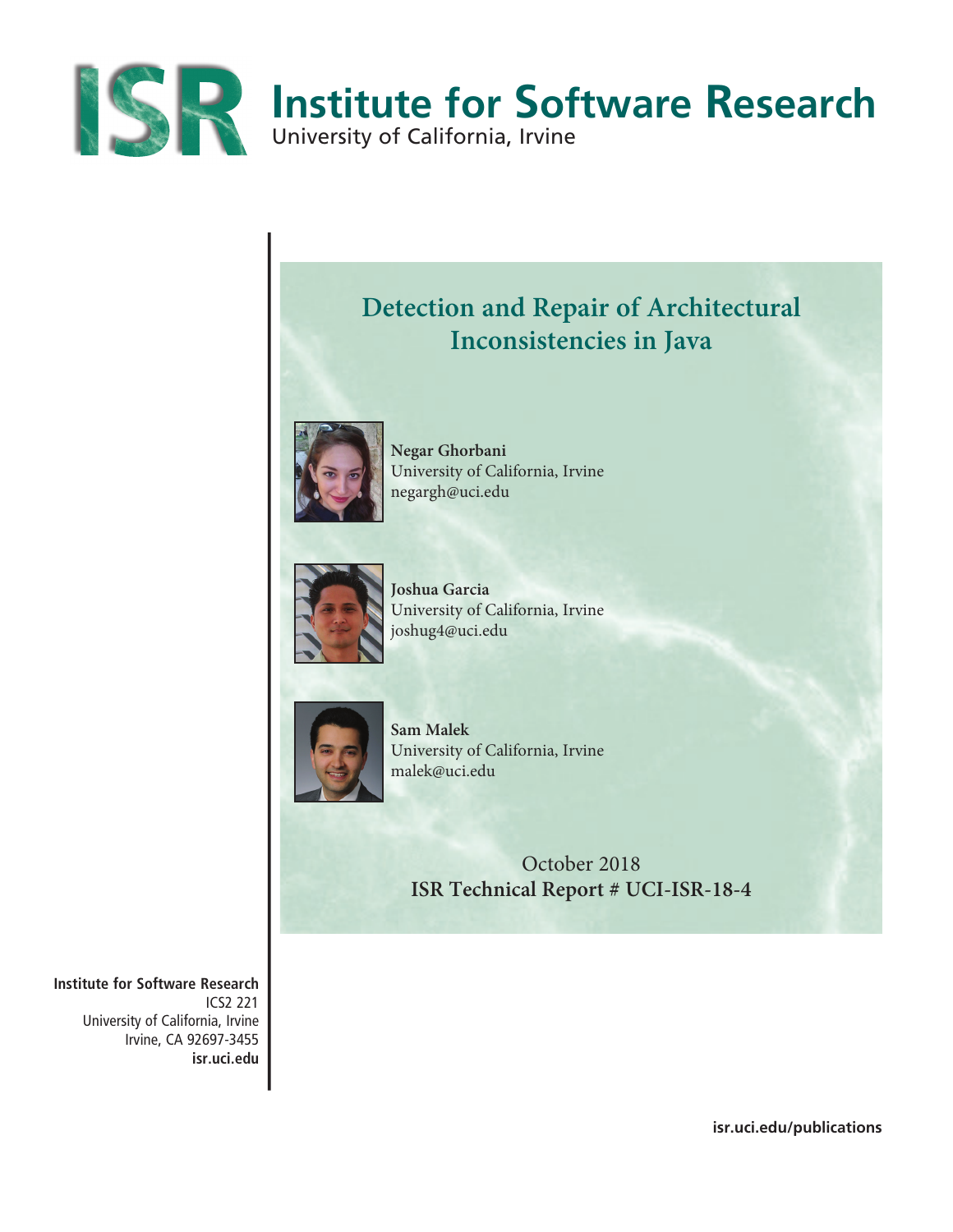# Detection and Repair of Architectural Inconsistencies in Java

Negar Ghorbani, Joshua Garcia, Sam Malek

Institute for Software Research, University of California, Irvine Department of Informatics, University of California, Irvine, USA {negargh, joshug4, malek}@uci.edu

*Abstract*—Java is one of the most widely used programming languages. However, the absence of explicit support for architectural constructs, such as software components, in the programming language itself has prevented software developers from achieving the many benefits that come with architecturebased development. To address this issue, Java 9 has introduced the Java Platform Module System (JPMS), resulting in the first instance of encapsulation of modules with rich software architectural interfaces added to a mainstream programming language. The primary goal of JPMS is to construct and maintain large applications efficiently—as well as improve the encapsulation, security, and maintainability of Java applications in general and the JDK itself. A challenge, however, is that module declarations do not necessarily reflect actual usage of modules in an application, allowing developers to mistakenly specify inconsistent dependencies among the modules. In this paper, we formally define 8 inconsistent modular dependencies that may arise in Java-9 applications. We also present DARCY, an approach that leverages these definitions and static program analyses to automatically (1) detect the specified inconsistent dependencies within Java applications and (2) repair those identified inconsistencies. The results of our experiments, conducted over 38 open-source Java-9 applications, indicate that architectural inconsistencies are widespread and demonstrate the benefits of DARCY in automated detection and repair of these inconsistencies.<sup>1</sup>

## I. INTRODUCTION

A software system's architecture comprises the principal design decisions employed in the system's construction [1]. Although every system has an architecture, the architecture of many systems is not explicitly documented, for instance in the form of UML models. Ensuring that the architecture as documented or intended, known as the *prescriptive* architecture, matches the architecture reflected in the system's implementation, known as the *descriptive* architecture, remains a major challenge [1]. Architecture of a system is often conceptualized in terms of high-level constructs, such as software components, connectors, and their interfaces, while programming languages provide low-level constructs, such as classes, methods, and variables, making it a non-trivial task to map one to the other.

Inconsistencies between prescriptive and descriptive architectures are of utmost concern in any software project, since architecture is the primary determinant of a software system's key properties. One promising approach for abating

the occurrence of architectural inconsistencies is to make it easier to bridge the gap between architectural abstractions and their implementation counterparts. To that end, the softwareengineering research community has previously advocated for *architecture-based development*, whereby a programming language (e.g., ArchJava [2]) or a framework (e.g., C2 [3]) provides the implementation constructs for realizing the architectural abstractions.

In spite of this prior work in the academic community, until recently, Java—arguably the most popular programming languages over the past two decades—lacked extensive support for architecture-based development. This all changed with the introduction of Java Platform Module Systems (JPMS) in Java 9. Modules are intended to make it easier for developers to construct large applications, and improve the encapsulation, security, and maintainability of Java applications in general as well as the JDK itself [4].

Using Java's module system, the developer explicitly specifies the system's components (i.e., modules in Java) as well as the specific nature of their dependencies in a file called module-info. However, Java 9 does not provide any mechanism to ensure the prescriptive architecture specified in the module-info file is in fact consistent with the descriptive architecture of the implemented software, i.e., whether the declared dependencies in the module-info file are accurately reflecting the implemented dependencies among the system's components. Inconsistencies between the prescriptive and descriptive architectures in Java 9 matter. The Java platform uses the module-info file to determine the level of access granted to each module, and to determine which modules should be packaged together for deployment. As a result, inconsistencies between prescriptive and descriptive architecture in Java have severe security and performance consequences. These inconsistencies also affect the engineers ability to use the prescriptive architecture for understanding the system's properties or to make maintenance decisions.

In this paper, we formally define 8 modular inconsistencies that may occur in Java-9 applications. We present DARCY, an approach that leverages these definitions and static analyses to automatically (1) detect the specified inconsistencies within Java applications and (2) repair them. DARCY is also publicly available [5].

<sup>&</sup>lt;sup>1</sup>ISR Technical Report UCI-ISR-18-4, October 2018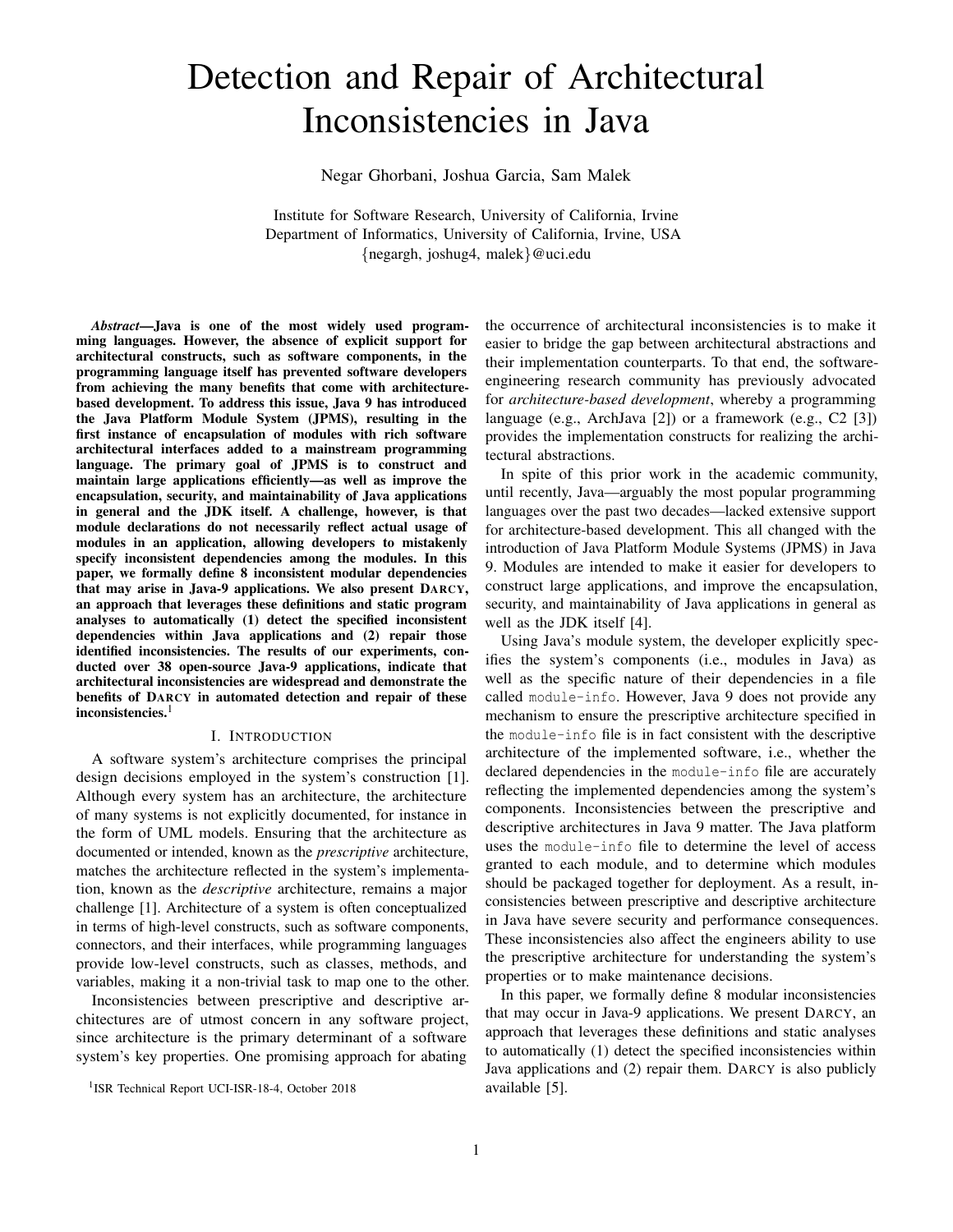The results of our experiments, conducted over 38 opensource Java-9 applications, indicate that architectural inconsistencies are widespread, and demonstrate the benefits of DARCY in automated detection and repair of these inconsistencies. We found 146 instances of inconsistencies among 38 Java applications in our data set. By automatically fixing these inconsistencies, we were able to measurably improve various attributes of the subject applications' architectures, e.g., reducing the attack surface of applications by 60.71%, producing deployable applications that consume 16.68% less memory, and improving the encapsulation of applications by 28.2%.

The remainder of this paper is organized as follows. Section II introduces the module system of Java 9 and its design goals. Section III formally specifies the architectural inconsistencies in the context of Java 9. Section IV provides details of our approach and its implementation. Section V presents the experimental evaluation of the research. Section VI includes the threats to validity of our approach. The paper concludes with an outline of related research and future work.

## II. JAVA PLATFORM MODULE SYSTEM

To aid the reader with understanding architectural specification in Java 9, we introduce the new module system for Java 9, called Java Platform Module System (JPMS). We overview JPMS's goals and the architectural risks that arise from its misuse. We then discuss the details of modules in Java 9 including module declarations and module directives.

#### *A. JPMS Goals and Potential Misuse*

JPMS enables specification of a prescriptive architecture in terms of key architectural elements—specifically components in the form of Java-9 modules, architectural interfaces, and resulting dependencies among components. JPMS aims to enable reliable configuration, stronger encapsulation, modularity of the Java Development Kit (JDK) and Java Runtime Environment (JRE) to solve the problems faced by engineers when developing and deploying Java applications [6].

Software designers and developers can achieve strong encapsulation in their Java-9 systems by modularizing them and allowing explicit specification of interfaces and dependencies. Encapsulation in Java 9 is achieved by allowing architects or developers to specify which of a Java-9 module's public types are accessible or inaccessible to other modules [7]. A module must explicitly declare which of its public types are accessible to other modules. A module cannot access public types in another module unless those modules explicitly make their public types accessible. As a result, JPMS has added more refined accessibility control—allowing architects and developers to decrease accessibility to packages, reduce the points at which a Java application may be susceptible to security attacks, and design more elegant and logical architectures [8].

Prior to Java 9, the Java platform was a monolith consisting of a massive number of packages, making it challenging to develop, maintain, and evolve. Software developers could not easily choose a subset of the JDK as a platform for their applications. This results in software bloat and more potential points of attack for malicious agents. With the introduction of JPMS in Java 9, the Java platform is now modularized into 95 modules. Furthermore, many internal APIs are hidden from apps using the platform [7], potentially reducing problems involving software bloat and security.

Using JPMS in Java 9, Java developers can now create lightweight custom JREs consisting of only modules they need for their application or the devices they are targeting. As a result, the Java platform can more easily scale down to small devices, which is important for microservices or IoT devices [9]. For example, if a device does not support GUIs, developers could use JPMS to create a runtime environment that does not include the GUI modules, significantly reducing the runtime memory size [8].

Although JPMS allows for specification of prescriptive architectures, the descriptive architecture of a Java application may be inconsistent with the prescriptive architecture. Such inconsistencies may arise due to architects or developers misunderstanding of a software systems' architectures (e.g., an architect mistakenly specifies a more accessible interface than he intended), or simply due to mistaken implementations (e.g., a developer neglects to use a module's interface, even though the architect intended such a use). This can result in (1) a poorly encapsulated architecture, making an application harder to understand and maintain; (2) bloated software; or (3) insecure software. In terms of security, for instance, one of the potential problems is the granting of unnecessary access to internal classes and packages, potentially resulting in security vulnerabilities. In terms of software bloat, inconsistent dependencies can compromise scalability and performance of Java software (e.g., requiring many unnecessary modules from the JDK).

## *B. Understanding Java 9 JPMS Modules*

In JPMS, a *module* is a uniquely named, reusable group of related packages, as well as resources (such as images and XML files) [4]. Each module has a descriptor file, module-info.java, which contains meta-data, including the declaration of a named module. A named module should specify (1) its dependencies on other modules, i.e., the classes and interfaces that the module needs or expects, and should specify (2) which of its own packages, classes, and interfaces are exposed to other modules.

A module can be a *normal module* or an *open module*. A normal module allows access from other modules at compile time and run time to only explicitly exported packages; an open module allows access from other modules (1) at compile time to only explicitly exported packages and (2) at run time to all its packages [10].

The module declaration file consists of a unique module name and a module body. Any module body can be empty or contain one or more module directives, which specifies a module's exposure to other modules or the modules it needs access to.

Figure 1 shows an example of a project with three modules: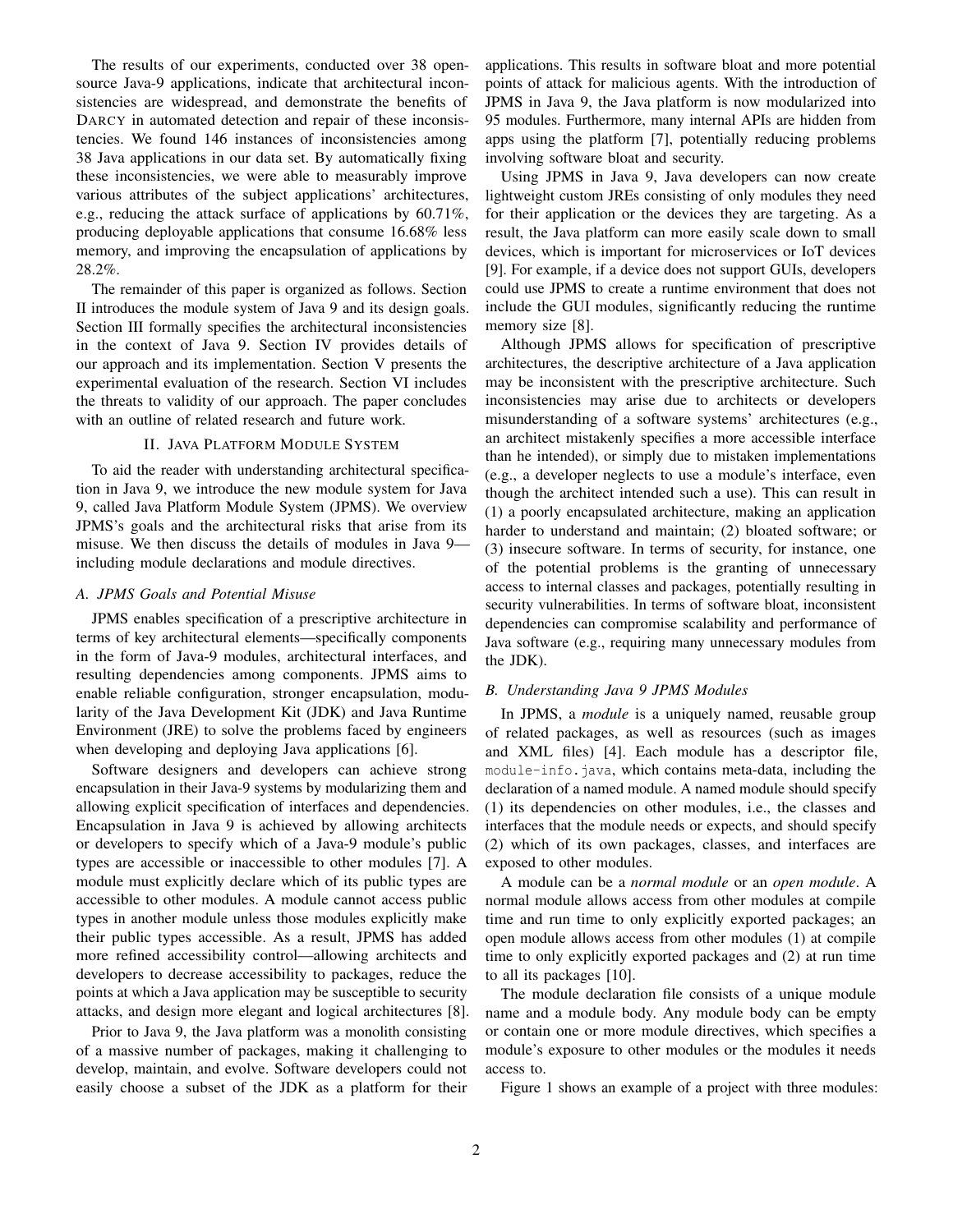bar, foo, and service. The declarations of each module provided in its module-info.java file is described in Figure 1a. Figure 1b is a diagram that depicts the relationship between the same modules based on dependencies in their declarations.

A module body can utilize combinations of the following five module directives [10], which specify module interfaces and their usage: the *requires* directive specifies the packages that a module needs access to, the *exports* and *opens* directives make packages of a module available to other modules, the *provides* directive specifies the services a module provides, and the *uses* directive specifies the services a package consumes. These directives can be declared as described below:

| 1              | module bar {                                           |
|----------------|--------------------------------------------------------|
| $\overline{c}$ | requires java.desktop;                                 |
| 3              | requires service;                                      |
| $\overline{4}$ |                                                        |
| 5              | exports com. example.bar.lang;                         |
| 6              | exports com.example.bar.http to foo;                   |
| 7              |                                                        |
| 8              | provides com. example. service. Srv with com. example. |
|                | bar.impl.ImplService; }                                |
| 9              |                                                        |
| 10             | module foo {                                           |
| 11             | requires service;                                      |
| 12             | requires java. logging;                                |
| 13             | requires transitive bar;                               |
| 14             |                                                        |
| 15             | exports com.example.foo.utils;                         |
| 16             | exports com.example.foo.internal to bar;               |
| 17             |                                                        |
| 18             | opens com.example.foo.network;                         |
| 19             | opens com. example. foo. exnet to bar;                 |
|                |                                                        |
| 20             |                                                        |
| 21             | uses com.example.service.Srv; }                        |
| 22             |                                                        |
| 23             | module service {                                       |
| 24             | exports com. example. service; }                       |

(a) Module declarations and their directives provided in their *moduleinfo.java* files.



(b) Specified dependencies between modules based on their directives

Fig. 1: Three example modules with their inter-dependencies

• The requires directive with declaration requires  $m_2$  of a module *m*1 specifies the name of a module *m*<sup>2</sup> that *m*<sup>1</sup> depends on.  $m_2$  can be a user-defined module or a module within the JDK. For example, in Figure 1, module bar requires module java.desktop. The requires declaration of a module *m*<sup>1</sup> may be followed by the transitive modifier, which ensures that any module  $m_3$  that requires  $m_1$  also implicitly requires module *m*2. As an example, in Figure 1, module foo requires module bar and any module that

requires foo also implicitly requires bar.

• The exports directive with declaration exports *p* of a module  $m_1$  specifies that  $m_1$  exposes package  $p$ 's public and protected types, and their nested public and protected types, to all other modules at both runtime and compile time. For example, in Figure 1, the module bar exports the package com.example.bar.lang. We can also export a package specifically to one or more modules by using the exports  $p$  to  $m_2, m_3, ..., m_n$  declaration. In this case, the public and protected types of the exported package are only accessible to the modules specified in the *to* clause.

As an example, in Figure 1, module foo exports com.example.foo.internal to the module bar.

- The opens directive with declaration opens *p* specifies that package *p*'s nested public and protected types, and the public and protected members of those types, are accessible by other modules at runtime but not compile time. This directive also grants reflective access to all types in *p*, including the private types, and all its members, from other modules. For example, in Figure 1, module foo makes package com.example.foo.network available to other modules only at runtime, including through reflection. This directive may also be followed by the *to* modifier, resulting in the opens  $p$  to  $m_2, m_3, ..., m_n$  declaration. In this case, the public and protected types of *p* are only accessible to the modules specified in the *to* clause. For instance, in Figure 1, module foo makes package com.example.foo.exnet available only at runtime, including through reflection, to the module bar. Unlike the other directives that can only be used in the body of a module's specification, open can be used in both the body of a module's specification and in its header (i.e., before the module's name). The latter usage is a shorthand way of denoting all packages in the module are open.
- The provides with directive with declaration provides  $c_1$  with  $c_2, c_3, ..., c_n$  of module  $m_1$  specifies that a class  $c_1$  is an abstract class or interface that is provided as a service by *m*1. The *with* clause specifies one or more service provider classes for use with java.util.ServiceLoader. A service is a well-known set of interfaces and (usually abstract) classes. A service provider is a specific implementation of a service. java.util.ServiceLoader<S> is a simple serviceprovider loading facility. It loads a provider implementing the service type S [11]. For instance in Figure 1, module bar provides the abstract class com.example.service.Srv as a service using the com.example.bar.impl.ImplService class as the service's implementation.
- The uses directive with declaration uses  $c_1$  of a module  $m_1$  specifies that  $m_1$  uses a service object of an abstract class or interface, *c*1, provided by another module. For this purpose, the module should discover providers of the specified service via java.util.ServiceLoader. As an example from Figure 1, module foo uses the service object of class com.example.service.Srv, which is provided by module bar.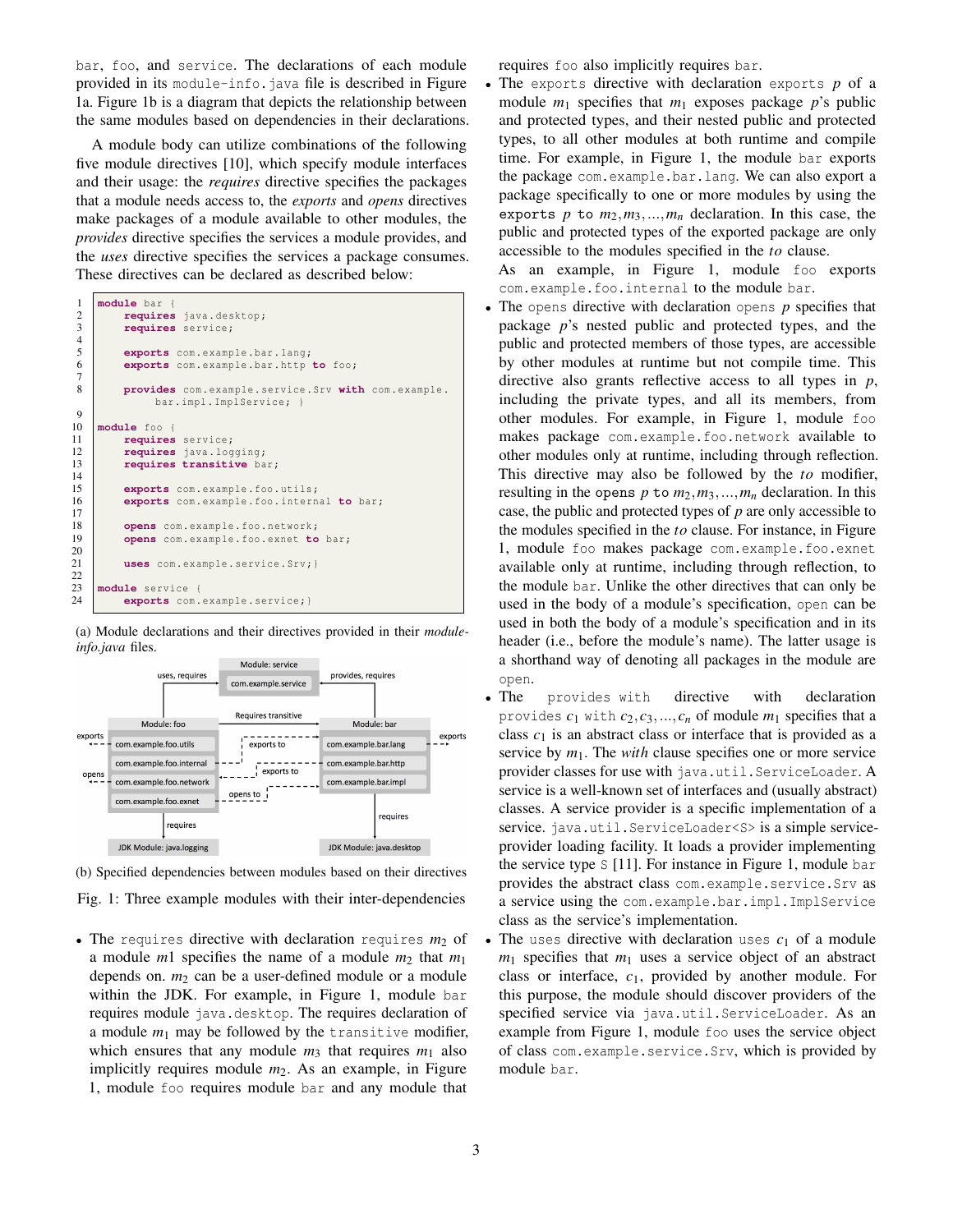Note that, as depicted in Figure 1, both provides with and uses directives need the module being declared to require the service module as well.

## III. INCONSISTENT MODULE DEPENDENCIES

Based on the module directives described in the previous section, inconsistencies may arise when using modules. Insufficiently specified dependencies (e.g., a module that attempts to use a package it does not have a requires directive for) are already checked by the Java platform. However, *excess dependencies*, where a module either (1) exposes more of its internals than are used or (2) requires internals of other modules that it never uses, are not handled by Java. These inconsistencies can affect various architectural attributes:

A1: Encapsulation and Maintenance—Requiring unneeded functionalities of other modules increases the complexity of the module unnecessarily, compromises its encapsulation, and decreases its maintainability.

A2: Software Bloat and Scalability—Requiring unneeded modules, especially from JDK, can result in bloated software, which compromises scalability of the application.

A3: Security—Excessively exposing the internals of a module can result in errors or security issues arising in the module.

In the remainder of this section, we focus on specifying eight types of inconsistent dependencies that may arise when using JPMS and the functions needed to specify those dependencies.

Table I includes 11 functions that directly model different variations of the five module directives in JPMS. To describe a class loading a service using java.util.ServiceLoader API, we define the *LoadsService* function. For actual code usage among packages, as opposed to those specified through module directives, we define the *Dep* function.

TABLE I: Functions describing dependencies based on module directives of JPMS

| <b>Function</b>                                    | <b>Description</b>                                                                 |
|----------------------------------------------------|------------------------------------------------------------------------------------|
| $Req(m_1, m_2)$                                    | Module $m_1$ requires module $m_2$ .                                               |
| $RegJDK(m_1, m_{idk})$                             | Module $m_1$ requires the JDK module<br>$m_{jdk}$ .                                |
| $RegTransitive(m_1, m_2)$                          | Module $m_1$ requires transitive module<br>$m2$ .                                  |
| Exp(m, p)                                          | Module $m$ exports package $p$ .                                                   |
| $ExpTo(m_1, p_1, \{m_2, m_3, \ldots\})$            | Module $m_1$ exports package $p_1$ to the<br>set of modules $\{m_2,m_3,\ldots\}$ . |
| Open(m)                                            | Module $m$ is open.                                                                |
| Opens(m, p)                                        | Module $m$ opens package $p$ .                                                     |
| $OpensTo(m_1, p, \{m_2, m_3, \ldots\})$            | Module $m_1$ opens package p to the set<br>of modules $\{m_2, m_3, \dots\}$ .      |
| $U$ ses $(m, s)$                                   | Module $m$ uses Service $s$ .                                                      |
| <i>ProvidesWith</i> $(m, s, \{c_1, c_2, \ldots\})$ | Module $m$ provides service $s$ with the<br>set of classes $\{c_1, c_2, \dots\}$ . |
| LoadsService(c, s)                                 | Class c loads Service s via<br>the.<br>java.util.ServiceLoader API.                |
| $Dep(p_1, p_2)$                                    | Source code in package $p_1$ uses classes<br>of package $p_2$ .                    |
| $ReflDep(p_1, p_2)$                                | Source codes in package $p_1$ uses classes<br>of package $p_2$ via reflection.     |

By leveraging the functions in Table I, we introduce eight types of excess inconsistent dependencies: requires, JDK requires, requires transitive, exports(to), provides with, uses, open, and opens(to) modifiers. For each inconsistent dependency type, there is a dependency explicitly defined in a module-info file which is not actually used in the source code of the module. Using these formal definitions, Section IV detects and repairs the following inconsistent dependencies.

Inconsistent Requires Dependency: This scenario describes an inconsistent *requires* dependency in which (1) module  $m_1$  explicitly declares that it requires another module  $m_2$  and (2) no class of  $m_1$  actually uses any class inside exported packages of  $m_2$ . As a result, this inconsistency mostly affects attribute A1. It can also affect attribute A2.

*Req*(*m*<sub>1</sub>, *m*<sub>2</sub>)∧( $\sharp$  *p*<sub>1</sub> ∈ *m*<sub>1</sub>, *p*<sub>2</sub> ∈ *m*<sub>2</sub> : *Dep* (*p*<sub>1</sub>, *p*<sub>2</sub>)) (1)

Inconsistent JDK Requires Dependency: This scenario describes an inconsistent *requires* dependency in which module  $m_1$  explicitly declares that it requires a module inside the Java JDK, *mjdk*. However, none of the classes inside *m*<sup>1</sup> uses any class inside exported packages of *mjdk*. Hence, it affects attribute A1, and more importantly A2. We distinguish this scenario from the previous one because an inconsistency involving JDK modules has a greater effect on portability than the previous more generic scenario.

$$
Req(m_1, m_{jdk}) \wedge (\nexists p_1 \in m_1, p_2 \in m_{jdk} : Dep(p_1, p_2)) \qquad (2)
$$

Inconsistent Requires Transitive Dependency: An excess *transitive* modifier in a *requires* dependency consists of the following  $(1)$  a module  $m_1$  explicitly declares in its module-info file that it transitively requires another module  $m_2$ —which means any module that requires  $m_1$  also implicitly requires *m*2; and (2) no class of a module that requires *m*1 actually uses any class in *m*2. This type of inconsistency mostly affects attribute A1, but also affects A2.

$$
RegTransitive(m_1, m_2) \wedge (\forall m : Req(m, m_1),
$$
 (3)

$$
\forall p \in m, \forall p_2 \in m_2 : \neg Dep(p, p_2))
$$
\n(3)

Inconsistent Exports/Exports to Dependency: An inconsistent *exports* dependency occurs when a module  $m_1$  explicitly exports a package  $p_1$  to all other modules, while no package in those other modules use  $p_1$ .

$$
Exp(m_1, p_1) \wedge (\forall p \notin m_1 : \neg Dep(p, p_1))
$$
 (4)

For an *exports to* directive, this inconsistency occurs when *m*<sup>1</sup> exports the package  $p_1$  to a specific list of modules  $M$ , while no class outside *m*1, or inside module list *M*, uses any class inside  $p_1$ .

$$
ExpTo(m_1, p_1, M) \land (\forall p \in M : \neg Dep(p, p_1))
$$
 (5)

These inconsistencies mostly affect attribute A3 by granting unnecessary access to classes and packages. They also affect attribute A1 due to complicating the architecture.

Inconsistent Provides With Dependency: An inconsistent *provides with* dependency has two key parts: (1) a module *m* explicitly declares that it provides a service *s*, which is an abstract class or interface that is extended or implemented by a set of classes  $E = \{c_1, c_2, ..., c_k\}$  inside *m*; and (2) none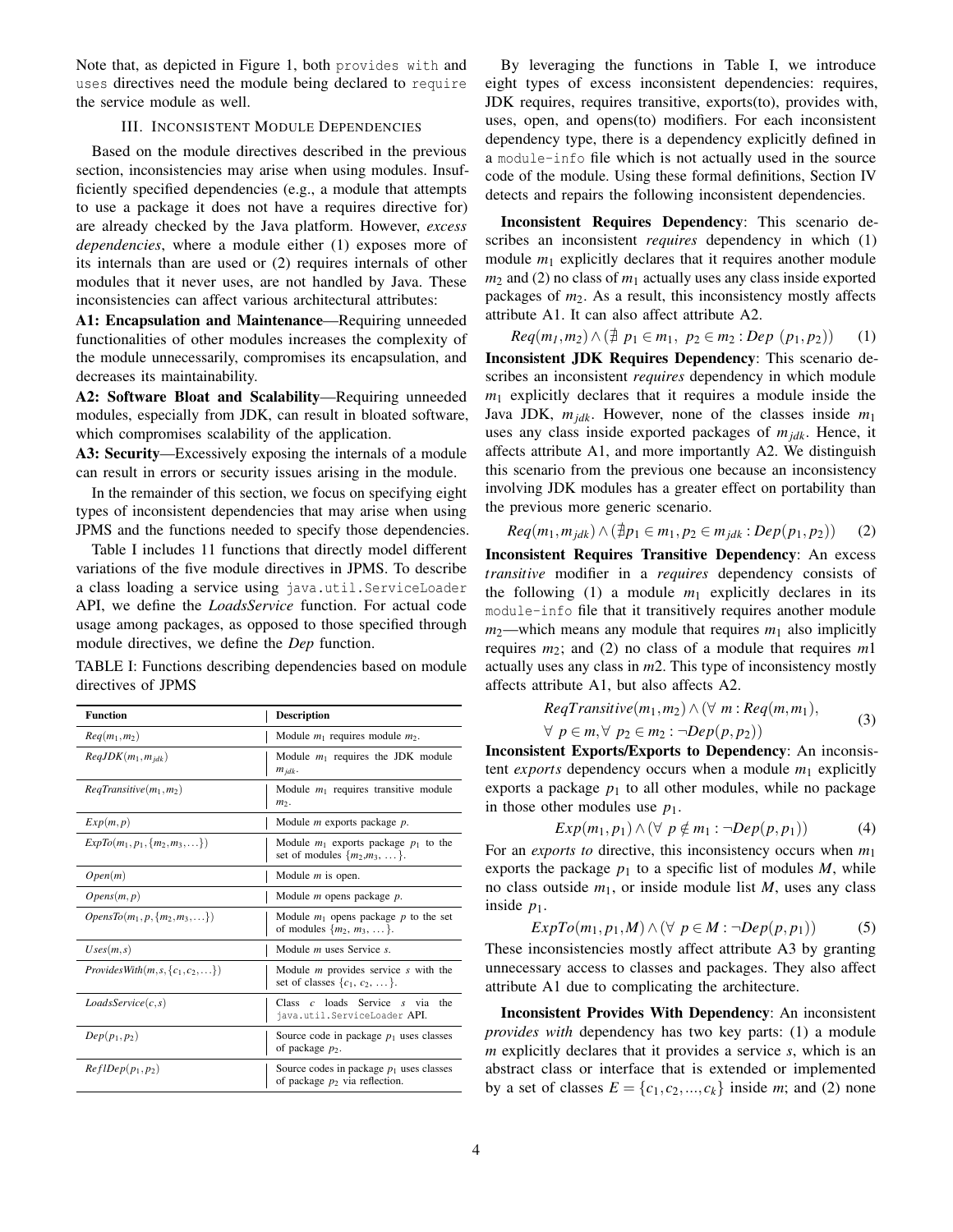of the classes inside other modules uses service *s* via the java.util.ServiceLoader API. Consequently, this inconsistency type—similar to inconsistent requires dependency affects attribute A1 and A2 because the provides with dependency necessitates a requires directive as well. Additionally, this inconsistency type grants unnecessary access to a subset of the application's classes via the ServiceLoader API which affects attribute A3.

$$
Provides With (m, s, E) \land (\forall m' \neq m : \neg Uses(m', s))
$$
 (6)

Inconsistent Uses Dependency: An inconsistent *uses* dependency occurs when (1) a module *m* explicitly declares in its module-info.java file that it uses a service *s* and (2) none of the classes inside *m* actually use the service *s* via the java.util.ServiceLoader API. This inconsistency type, similar to the previous type, will affect attribute A1 and A2, due to adding an additional requires directive.

$$
Uses(m,s) \land (\forall c \in m : \neg \text{ LoadssService}(c,s))
$$
 (7)

Inconsistent Open Modifier: An excess *open* modifier occurs in the following scenario: (1) a module *m* declares that it opens all its packages to all other modules—recall from Section II-B that unlike the other directives, open can be used in the header of a module's specification to denote all its packages are open; and (2) there is at least one package *p* inside *m* that no class outside *m* reflectively accesses. As a result, any such package *p* is potentially open to misuse through reflection, e.g., external access to private members of a class that should not be allowed by any other class. This inconsistency type will affect attribute A3—and make the architecture inaccurate and more complicated, affecting attribute A1.

$$
Open(m) \land (\exists p \in m : \forall p' \notin m : \neg RefIDep(p', p) \qquad (8)
$$

Inconsistent Opens/Opens To: An inconsistent *opens* dependency occurs when a module *m* declares that it opens a package *p* to all other modules via reflection, while none of the classes outside *m* reflectively accesses any classes of package *p*.

$$
Opens (m, p) \land \forall p' \notin m : \neg RefIDep(p', p) \tag{9}
$$

Similarly, for *opens to*, the *to* modifier specifies a list of modules *M* for which module *m* opens a package *p* to access via reflection, while no package of *m* reflectively accesses *p*.

$$
OpensTo(m, p, M) \land \forall p' \in M : \neg RefIDep(p', p) \qquad (10)
$$

For these inconsistency types, private members of *p* are open to dangerous misuse through undesired access and reflection, affecting attribute A3, and can also affect attribute A1 due to unnecessarily complicating the architecture.

## IV. DARCY

In the previous section, we introduced various types of inconsistent dependencies. This section describes how we leverage these definitions to design and implement DARCY. Figure 2 depicts a high-level overview of DARCY comprised of two phases, *Detection* and *Repair*. DARCY is implemented in Java and Python.

#### *A. Detection*

The detection phase takes a Java application as input and identifies any instance of the eight inconsistent dependencies



Fig. 2: A high-level overview of DARCY

described in Section III.

To identify actual dependencies of an input Java application, DARCY relies on static analysis, represented as *Class Dependency Analysis* in Figure 2. In the implementation of DARCY, we leveraged Classycle [12] for *Class Dependency Analysis*. More precisely, the information about actual dependencies in the source code of the input application is collected by running Classycle, which provides a complete report of all dependencies in source code of a Java application at both the class and package levels. We only need the extracted dependencies among packages since the dependencies defined in modules are at the package level. *Class Dependency Analysis's* results are stored in *Actual Dependencies*, which is a database component.

A Java application may contain multiple modules, each with a module-info file describing the module's dependencies. For extracting a prescriptive architecture, we developed *Module-Info Scanner* which examines all module-info.java files within the input Java application and extracts all specified dependencies which are defined at the package level. The collected information of specified dependencies are stored in another database component, *Specified Dependencies*.

*Java Reflection Analysis* leverages a custom static analysis [13], which we have implemented using the Soot framework [14], to identify usage of reflection in the input application. The traces of any actual usage of reflection in the Java application is then stored in *Actual Dependencies*.

*Java Reflection Analysis* extracts reflective invocations that occur in cases where non-constant strings, or inputs, are used as target methods of a reflective call. Reflective invocation of a method, for both constructor and non-constructor methods, occurs in three stages: (1) class procurement (i.e., a class with the method of interest is obtained) (2) method procurement (i.e., the method of interest to be invoked is identified), and (3) the method of interest is actually invoked. *Java Reflection Analysis* attempts to identify information at each stage.

```
1 ClassLoader cl = MyClass.getClassLoader ();<br>2 try { Class c = cl.loadClass ("NetClass");
\begin{array}{c|c} 2 & \text{try} { \text{ Class } c = cl.\text{loadClass("NetClass");}} \\ \hline \end{array}3 \mid \cdot \cdot \cdot \cdot4 Method m = c.getMethod("getAddress", ...);
5 \mid \ldots6 m \text{.invoke } (\ldots); }
        7 catch { ... }
```
#### Fig. 3: Reflective method invocation example

A simple example, based on those found in real-world apps, of reflective method invocation, not involving constructors,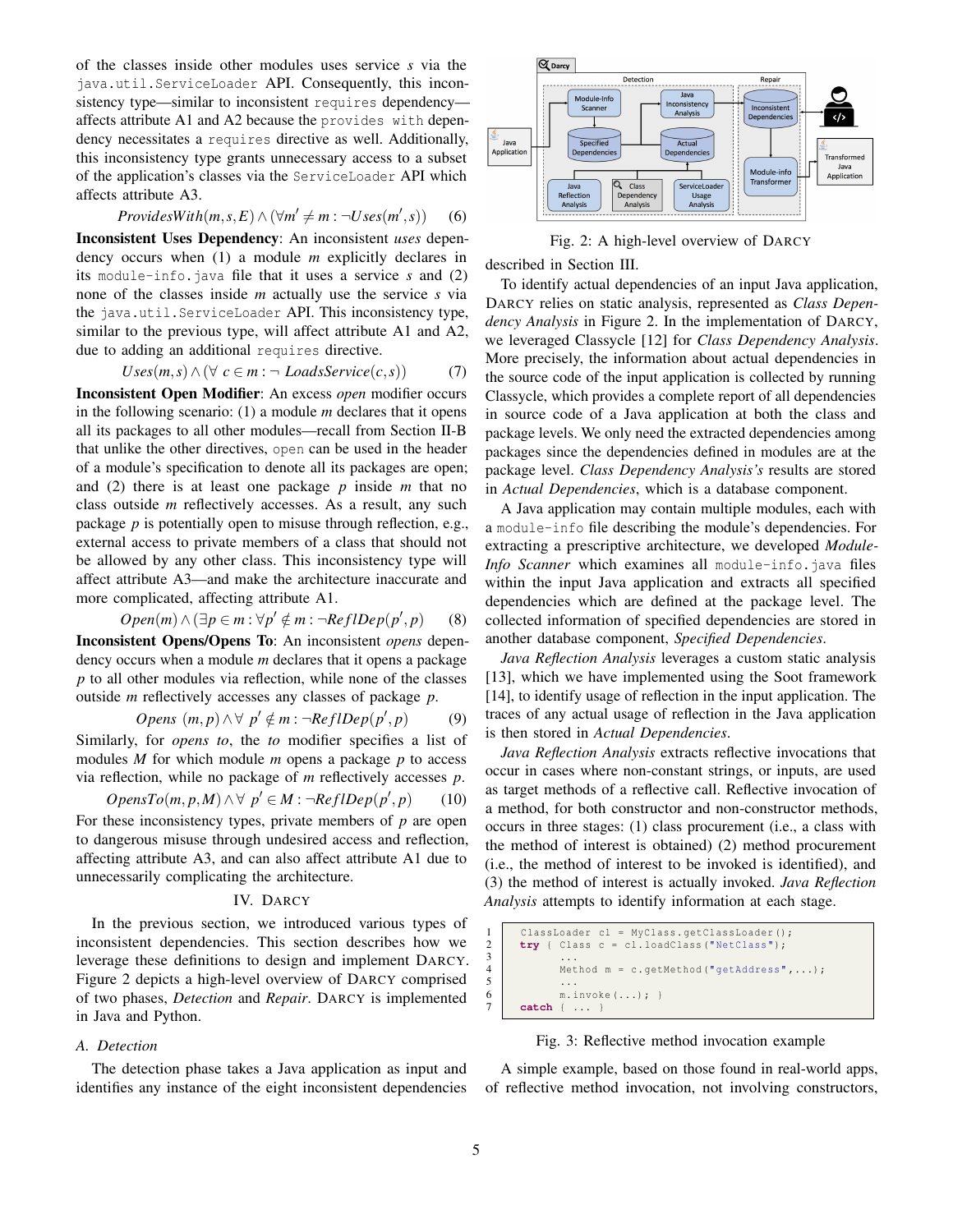is depicted in Figure 3. In this example, a **ClassLoader** for **MyClass** is obtained (line 1), which is responsible for loading classes. The **NetClass** class is loaded using that **ClassLoader** (line 2). The **getAddress** method of **NetClass** (line 4)—which performs network operations—is retrieved and eventually invoked using reflection (line 6).

Our analysis identifies reflectively invoked methods using a backwards analysis. That analysis begins by identifying all reflective invocations (e.g., line 6 in Figure 3). Next, the analysis follows the use-def chain of the invoked **java.lang.reflect.Method** instance (e.g., **m** on line 6) to identify all possible definitions of the **Method** instance (e.g., line 4). Our analysis considers various methods that return **Method** instances, i.e., using **getMethod** or **getDeclaredMethod** of **java.lang.Class**. The analysis then records each identified method name. If the analysis cannot resolve the name, this information is also recorded. In this case, the analysis conservatively indicates that any method of the package opened for reflection can be accessed.

For constant strings, the analysis attempts to identify the class name that is being invoked. Similar to the resolution of method names, the analysis follows the use-def chain of the **java. lang.Class** instance from which a **java.lang.Class** is retrieved (e.g., following the use-def chain of **c** on line 4). We model various means of obtaining a **java.lang.Class** instance. For example, the class may be loaded by name using a **ClassLoader**'s **loadClass(...)** method (e.g., line 2), using **java.lang.Class**'s **forName** method, or through a class constant (e.g., using **NetClass.class**). The analysis then records the class name it can find statically, or stores that it could not resolve that name. Note that our analysis considers any subclass of **ClassLoader**. Our reflection analysis involving constructors works in a similar manner by analyzing invocations of **java.lang.reflect.Constructor** and invocations of its **newInstance** method.

Similar to our analyses for reflectively invoked methods, We perform analyses for any **set\*** methods of **java.lang.reflect.Field** (e.g., **setInt(...)**) or **get\*Field\*** methods of **java.lang.Class** (e.g., **getDeclaredField(String)**).

For extracting the actual dependencies of type *uses* we implemented *ServiceLoader Usage Analysis* which leverages a custom static analysis using the Soot framework to identify usage of **java.util.ServiceLoader** in the input application. The traces of any actual usage of a service is then stored in *Actual Dependencies*.

An application obtains a service loader for a given service by invoking the static **load** method of **ServiceLoader** API. A service loader can locate and instantiate providers of the given service using the **iterator** or **stream** method [15], through which an instance of each of the located service providers can be created. As an example, Figure 4 depicts the code that obtains a **ServiceLoader** for **MyService** (line 1). The **ServiceLoader** loads providers of **MyService** (line 2) and can instantiate any of the located providers of this service using its iterator—created by the for loop in line 3. In this example, the service provider with the **getService** method is desired (line 4).

```
1 ServiceLoader<MyService> loader;<br>
2 loader = ServiceLoader.load(MySe
2 loader = ServiceLoader.load (MyService.class);<br>for (MyService s : loader) {
3 for (MyService s : loader)<br>4 if (s.getService != nu
                  4 if (s. getService != null) {... } }
```
Fig. 4: Service loader example

Our analysis identifies the usage of the **ServiceLoader** API using a backward analysis by following the use-def chain of **ServiceLoader** instances (e.g., **s** on line 4) to identify all possible definitions of a **ServiceLoader** (e.g, line 2 in Figure 4). The results of the **ServiceLoader** API usage is then stored in *Actual Dependencies*.

*Java Inconsistency Analysis*'s main goal is to identify all types of inconsistency scenarios described in Section III. For each directive in a module-info.java file, *Java Inconsistency Analysis* explores actual and specified dependencies, stored in their respective database components, to identify any occurrence of an inconsistent dependency defined in Section III. If a matching instance is found, *Java Inconsistency Analysis* reports the identified architectural inconsistency, the module affected, and the specific directive involved. The component then stores the identified inconsistencies in *Inconsistent Dependencies*, which are then used in the repair phase.

#### *B. Repair*

To repair inconsistent dependencies, *Module-Info Transformer* deletes or modifies the explicit dependencies defined in the module-info files. Inconsistencies found in the previous phase are all unnecessarily defined dependencies among an application's modules and packages. Therefore, *Module-Info Transformer* needs to omit those inconsistent dependencies specified in the module-info files.

The result of the detection phase includes the type and details of identified inconsistencies. For instance, in the case of an inconsistent *exports* dependency, one result stored in *Inconsistent Dependencies* includes the module in which this dependency is specified, the type of the inconsistent dependency (*exports* in this case), and the package that is unnecessarily exported. The repair phase takes the results of the detection phase as input. For each module, the repair phase finds the related records of inconsistent dependencies defined in that module and modifies the affected lines in module-info.

For this purpose, we leveraged ANTLR [16] to transform the module-info.java files to repair the inconsistent dependencies. ANTLR is a parser generator for reading, processing, executing, or translating a structured text. Hence, we generated a customized parser using Java-9 grammar so that we can modify it to check the records of inconsistent dependencies found in the detection phase of DARCY.

More precisely, we have implemented the generated parser so that, if it finds any match between the tokens of module-info files and the inconsistent dependencies, it skips or modifies the specific token with respect to the type of the inconsistency. As a result, depending on the type of dependency, the corresponding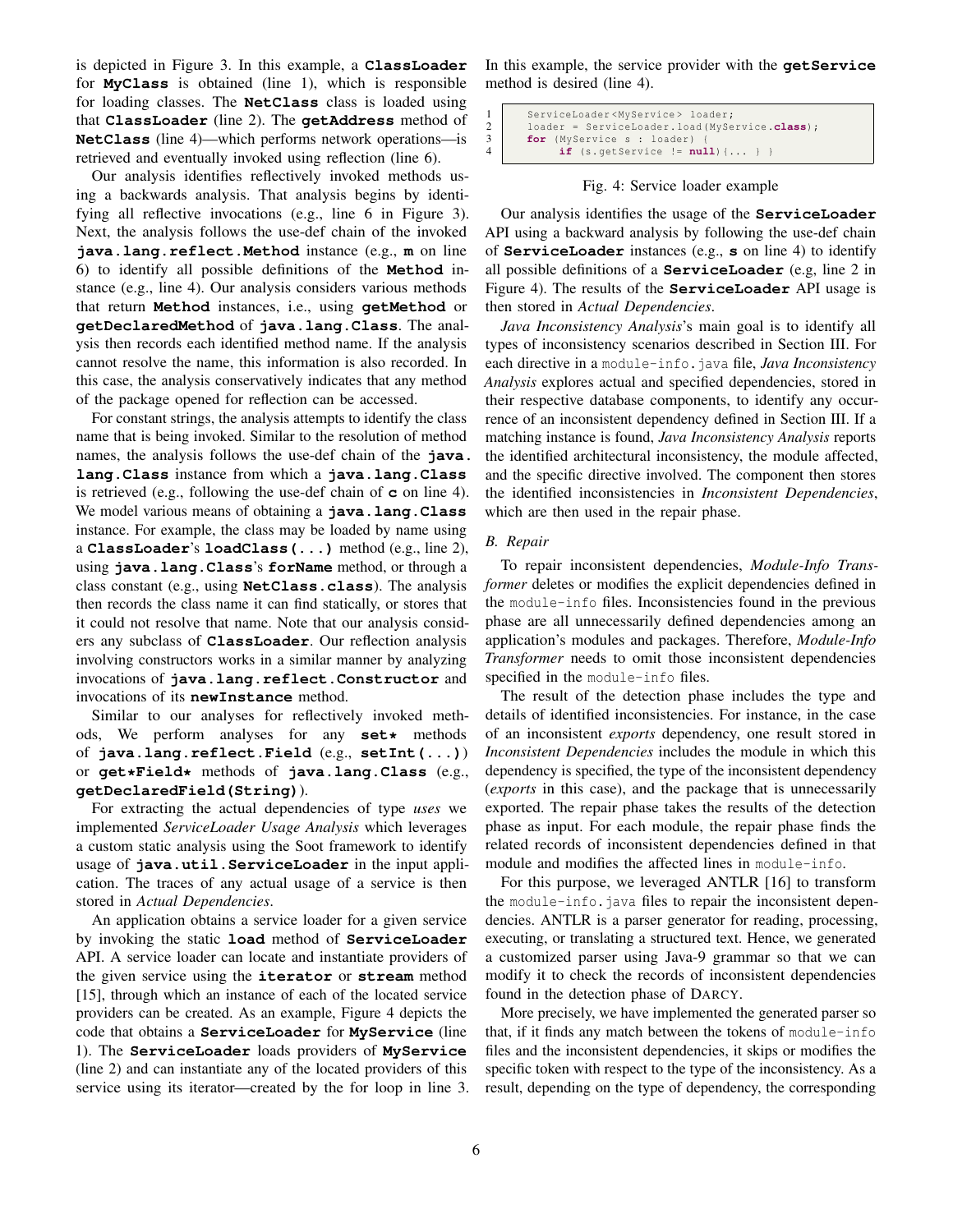line in the module-info file is omitted or modified.

*Module-Info Transformer* repairs each type of inconsistent dependency. In most cases, *Module-Info Transformer* deletes the entire statement. However, for requires transitive, *Module-Info Transformer* only removes the token transitive.

In case of inconsistencies involving open module *m* (Equation 8 in Section III), the open modifier is removed from the header of the module declaration. However, there may be some packages in *m* that other modules reflectively access. For each of these packages, *Module-Info Transformer* adds an opens to statement thats make private members of the package accessible to the modules that reflectively access the package. If there is no package in *m* that is reflectively accessed by other modules, no statement will be added to the module's body.

In certain situations, the DARCY user may disagree with the way it repairs and modifies the specified dependencies because DARCY is not aware of the architect's or developer's intentions. For example, this situation may occur if the user wants to develop a library and export some packages for further needs or even allow other modules to reflectively access the internals of some classes and packages. DARCY warns the developers and architects about potential threats caused by architectural inconsistencies in their Java application, and allows them to override DARCY prior to application of repairs.

## V. EVALUATION

To assess the effectiveness of DARCY, we study the following research questions:

RQ1: How pervasive are inconsistent, architectural dependencies in practice?

RQ2: How accurate is DARCY at detecting inconsistent, architectural dependencies and repairing them?

RQ3: To what extent does DARCY reduce the attack surface of Java modules?

RQ4: To what extent does DARCY enhance encapsulation of Java modules?

RQ5: To what extent does DARCY reduce the size of runtime memory?

RQ6: What is DARCY's runtime efficiency in terms of execution time?

To answer these research questions, we selected a set of Java applications from GitHub [17], a large and widely used open-source repository of software projects, all of which are implemented in Java 9. For this purpose, we searched through Java applications in GitHub and selected projects that contain a module-info.java file. Our search covered about a hundred pages of search results in the GitHub repository. To assess module dependencies, projects needed to have more than one module in their respective module-info. java files. Our final evaluation dataset resulted in 38 Java-9 applications.

## *A. RQ1: Pervasiveness*

Table II shows, for each application, the total number of inconsistent dependencies DARCY found, modules, module directives used, and inconsistent dependencies by type. 76% of applications in our dataset (29 out of 38) have inconsistent dependencies. Recall that even one existing inconsistent

dependency could cause undesired behaviors, or issues with encapsulation, security, or memory utilization (see Section III).

As depicted in Table II, most of the inconsistent dependencies are of types *requires* or *exports* because these two types of directives are used more frequently than others. The high frequency of inconsistent *exports* dependencies indicates that granting unnecessary access to internal packages are quite common in Java-9 applications, which could cause security vulnerabilities. Among the inconsistent *requires* dependencies, the *requires JDK* dependency occurred more than others, which increases the risk of loading unnecessary JDK modules and compromising portability.

Table II indicates that none of the applications have inconsistent dependencies of type *provides with*, and only one application has an inconsistent *uses* dependency. In fact, these directives are rare compared to other directives. For *provides with* and *uses*, Java checks most of the requirements for avoiding inconsistent dependencies at compile time. Therefore, the possibility of defining an inconsistent *provides with* and *uses* dependencies decreases. Nevertheless, DARCY covers the inconsistent dependencies corresponding to these two directives because they are risky and may appear more frequently in future usage of Java 9.

## *B. RQ2: Correctness*

To answer RQ2 for DARCY's detection capability, we ran the detection phase for each of the Java-9 applications in our evaluation dataset to assess whether DARCY can accurately detect inconsistent dependencies. To that end, we manually checked the inconsistent dependencies found by DARCY to ensure their correctness. More precisely, we compared the corresponding record in both *Actual Dependencies* and *Specified Dependencies* to verify the correctness of the inconsistencies discovered by the detection phase. The result, as described in Table II, shows that all inconsistent dependencies found by DARCY are correct.

To evaluate DARCY's ability to correctly repair inconsistencies, we ran the repair phase of DARCY for each of the Java-9 applications in our evaluation dataset to assess whether DARCY repairs the detected inconsistencies without introducing any unexpected behavior. To assess correctness of a repair, we (1) check if each application compiles successfully after running the repair phase and (2) if the application contains a test suite, determine if the application obtains the same *test passing rate*, i.e., the ratio of the number of passing test cases to the total number of test cases, both before and after repairs.

The results for compilation after repair are shown in Table II, indicating that all the applications compiled successfully. This confirms that the inconsistent dependencies have been repaired robustly in a way that does not prevent compilation of the applications. Additionally, three applications in our study contain a test suite. The passing rate for each of these test suites remains the same both before and after DARCY repairs, demonstrating that DARCY does not negatively affect expected behavior of repaired applications.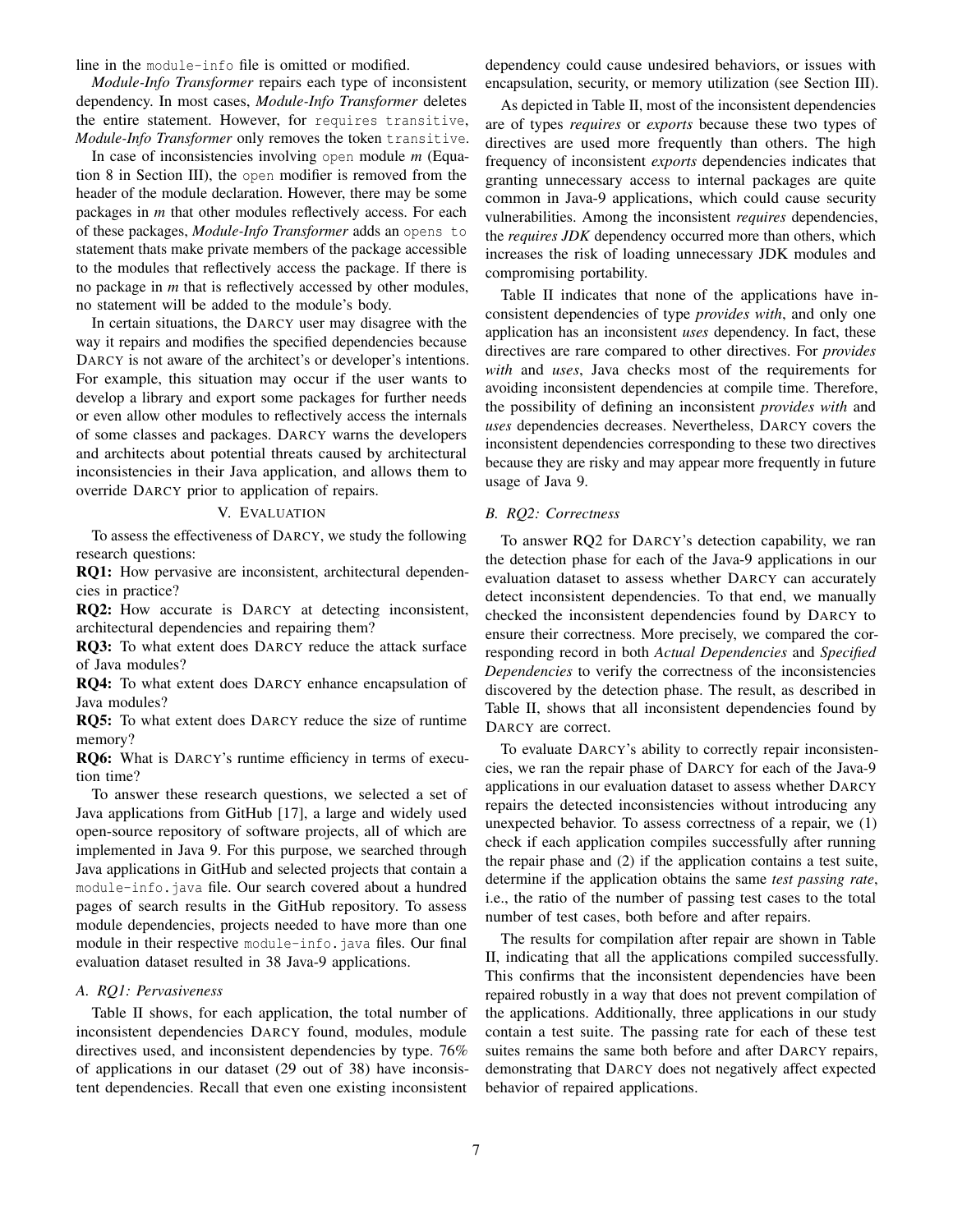TABLE II: Identified Inconsistencies and Robustness Results

| No. | Application        | # Modules               | # Directives | # Total                 |                          |                          | Inconsistencies Types    |                          |                          |                          |                          | % Correct | Compiled       |        | Test Passing Rate (%) |
|-----|--------------------|-------------------------|--------------|-------------------------|--------------------------|--------------------------|--------------------------|--------------------------|--------------------------|--------------------------|--------------------------|-----------|----------------|--------|-----------------------|
|     | Name               |                         |              | Incons.                 | $\mathbb{R}$             | R.J.                     | R.T                      | E                        | P                        | U                        | $\Omega$                 | Incons.   | (After Repair) | Before | After                 |
|     | sense-nine         | 6                       | 31           | 14                      | $\overline{2}$           | 7                        | ٠                        | $\overline{2}$           | $\overline{\phantom{a}}$ | $\overline{\phantom{a}}$ | $\overline{3}$           | 100       |                | ٠      |                       |
| 2   | number-to-text     | $\overline{\mathbf{3}}$ | 11           |                         | $\overline{\phantom{a}}$ | ٠                        |                          |                          | ٠                        | $\mathbf{r}$             |                          | 100       | $\checkmark$   | 100    | 100                   |
| 3   | vstreamer          | 6                       | 25           | 4                       | 1                        | ٠                        | $\overline{a}$           |                          |                          | 3                        | ٠                        | 100       |                |        |                       |
| 4   | jigsaw-resources   | $\overline{c}$          | 5            |                         | $\sim$                   | ٠                        | $\sim$                   |                          |                          | $\overline{\phantom{a}}$ | ٠                        | 100       |                |        |                       |
| 5   | JavaUtils          | 6                       | 36           | 29                      | $\sim$                   | 17                       | 6                        | 6                        | ٠                        | $\overline{\phantom{a}}$ | ٠                        | 100       |                |        |                       |
| 6   | BunnyHop           | $\overline{c}$          | 28           | 21                      | $\sim$                   | $\overline{7}$           | $\sim$                   | 11                       | $\sim$                   | $\overline{\phantom{a}}$ | 3                        | 100       |                |        |                       |
|     | java9-modules      | $\overline{c}$          | 5            | $\mathbf{1}$            | $\sim$                   | $\overline{\phantom{a}}$ | ٠                        |                          | ٠                        | $\overline{\phantom{a}}$ | ٠                        | 100       |                |        |                       |
| 8   | jwtgen             | $\overline{c}$          | 13           | $\overline{c}$          |                          | $\overline{\phantom{a}}$ | ٠                        |                          | ٠                        | $\overline{\phantom{a}}$ | ٠                        | 100       |                |        |                       |
| 9   | project-constantin | $\lambda$               | $\mathbf Q$  | 5                       | $\sim$                   | $\overline{\phantom{a}}$ |                          | $\overline{4}$           | ٠                        | $\overline{\phantom{a}}$ | ٠                        | 100       |                | 100    | 100                   |
| 10  | java-spi-example   | 6                       | 26           | 8                       | $\sim$                   | 5                        |                          | 3                        | ٠                        | $\overline{\phantom{a}}$ |                          | 100       |                |        |                       |
| 11  | codersonbeer-app   | $\overline{4}$          | 13           | $\overline{4}$          | 1                        | ٠                        | $\sim$                   | $\overline{2}$           | ٠                        | $\overline{\phantom{a}}$ | 1                        | 100       |                |        |                       |
| 12  | rahmnathan-utils   | 3                       | 14           | 7                       | $\sim$                   |                          | ٠                        | 6                        | ٠                        | $\ddot{\phantom{1}}$     |                          | 100       |                |        |                       |
| 13  | auto-sort          | 3                       | 13           | $\overline{c}$          | $\sim$                   | $\overline{c}$           | $\sim$                   | $\sim$                   | ٠                        | $\overline{\phantom{a}}$ | $\sim$                   | 100       |                | 97     | 97                    |
| 14  | iava9-demo         |                         | 10           |                         | $\overline{a}$           |                          | $\overline{\phantom{a}}$ |                          | ٠                        | $\overline{\phantom{a}}$ | $\overline{a}$           | 100       |                |        |                       |
| 15  | iava9-modules-tlb  | 5                       | 12           |                         | $\sim$                   | ٠                        | ٠                        |                          | ٠                        | $\overline{\phantom{a}}$ | ٠                        | 100       |                |        |                       |
| 16  | java-9-lab         | 5                       | 15           | $\overline{c}$          | $\sim$                   |                          | $\sim$                   |                          | $\sim$                   | $\overline{\phantom{a}}$ | $\overline{\phantom{a}}$ | 100       |                |        |                       |
| 17  | meetup-16          |                         | 14           | 3                       | $\sim$                   |                          | ٠                        | 3                        | $\overline{a}$           | $\sim$                   | ٠                        | 100       |                |        |                       |
| 18  | java-9-bookstore   | 6                       | 17           | 3                       | $\sim$                   |                          | $\overline{c}$           | $\overline{\phantom{a}}$ | ٠                        | $\overline{\phantom{a}}$ | ٠                        | 100       |                |        |                       |
| 19  | springuni-java9    | $\overline{\mathbf{3}}$ | 6            | 3                       | $\overline{2}$           | $\sim$                   | ۰                        |                          | $\sim$                   | $\overline{\phantom{a}}$ | $\sim$                   | 100       |                |        |                       |
| 20  | java-9-modularity  |                         | 11           |                         | $\sim$                   |                          |                          | $\overline{\phantom{a}}$ | ٠                        | $\overline{\phantom{a}}$ | $\overline{a}$           | 100       |                |        |                       |
| 21  | java-9-spring-mvn  | 3                       | 18           | 8                       | $\overline{2}$           | $\overline{\phantom{a}}$ | ٠                        | 6                        |                          | $\overline{\phantom{a}}$ | $\sim$                   | 100       |                |        |                       |
| 22  | music-ui-start     | $\overline{\mathbf{3}}$ | 15           | 6                       | $\sim$                   | $\overline{c}$           |                          |                          | ٠                        | $\overline{\phantom{a}}$ | $\overline{c}$           | 100       |                |        |                       |
| 23  | java9-labs         |                         | 10           | 4                       | $\sim$                   |                          | ٠                        | $\overline{4}$           | ٠                        | $\sim$                   | ٠                        | 100       |                |        |                       |
| 24  | practical-security |                         | 20           | 5                       | $\sim$                   | 4                        | ٠                        |                          | ٠                        | $\overline{\phantom{a}}$ | ٠                        | 100       |                |        |                       |
| 25  | java9-junit        | 3                       | 13           | 3                       | $\overline{2}$           |                          |                          | $\overline{\phantom{a}}$ | ٠                        | $\overline{\phantom{a}}$ | ٠                        | 100       |                |        |                       |
| 26  | the-message        | 3                       | 16           | $\overline{\mathbf{c}}$ | $\sim$                   |                          | $\overline{a}$           |                          | $\sim$                   | $\overline{\phantom{a}}$ | ٠                        | 100       |                |        |                       |
| 27  | jigsaw-tst         |                         | 11           |                         | $\sim$                   | ٠                        | ٠                        |                          |                          | $\overline{\phantom{a}}$ | ٠                        | 100       |                |        |                       |
| 28  | javahttpserv       | 3                       | 5            | $\overline{c}$          | $\sim$                   | $\overline{c}$           | $\overline{a}$           | $\overline{\phantom{a}}$ | ٠                        | $\overline{\phantom{a}}$ | $\overline{a}$           | 100       |                |        |                       |
| 29  | <b>TRPZ</b>        | $\overline{A}$          | 19           | $\overline{c}$          | $\sim$                   |                          | ٠                        |                          | $\sim$                   | $\overline{\phantom{a}}$ |                          | 100       |                |        |                       |

## *C. RQ3: Security*

To assess DARCY's ability to enhance security, we consider the *attack surface* of Java-9 applications. The attack surface of a system is the collection of points at which the system's resources are externally visible or accessible to users or external agents. Manadhata et al. introduced an attack-surface metric to measure the security of a system in a systematic manner [18]–[20]. Every externally accessible system resource can potentially be part of an attack and, hence, contributes to a system's attack surface. This contribution reflects the likelihood of each resource being used in security attacks. Intuitively, the more actions available to a user or the more resources that are accessible through these actions, the more exposed an application is to security attacks [18]–[20].

For a Java-9 application, the main resource under consideration is a Java module. As a result, we define the attack surface of an application as the number of packages that are accessible from outside its modules. To measure the attack surface of Java-9 applications, we count the number of packages exposed by *exports (to)* and *open(s to)* directives. These directives make internals of packages accessible to other modules.

As shown in Table III, 24 out of 29 applications had an average attack-surface reduction of about 61%. DARCY was able to totally eliminate the attack surface in 5 applications.<sup>2</sup> Although eliminating the module-based attack surface does not result in perfect security, DARCY can maximize protection to the asset (i.e., Java packages) through a module's interfaces by

TABLE III: Result for Attack-Surface Reduction

| Application                   | # exposed                | # exposed      | Attack Surface |  |
|-------------------------------|--------------------------|----------------|----------------|--|
| Name                          | pckg (before)            | pckg (after)   | Reduction (%)  |  |
| sense-nine                    | 6                        |                | 83.33          |  |
| number-to-text                | 4                        | 3              | 25.00          |  |
| jigsaw-resources              | $\overline{2}$           |                | 50.00          |  |
| <b>JavaUtils</b>              | $\overline{7}$           | 1              | 85.71          |  |
| BunnyHop                      | 16                       | $\overline{c}$ | 87.50          |  |
| java9-modules                 | $\overline{2}$           | 1              | 50.00          |  |
| jwtgen                        | 1                        | $\Omega$       | 100            |  |
| project-constantin            | 4                        | $\mathbf{0}$   | 100            |  |
| java-spi-example              | 6                        | 3              | 50.00          |  |
| codersonbeer-app              | 4                        | 1              | 75.00          |  |
| rahmnathan-utils              | 6                        | $\theta$       | 100            |  |
| java9-demo                    | $\overline{\mathbf{c}}$  | 1              | 50.00          |  |
| java9-modules-tlb             | 5                        | 4              | 20.00          |  |
| java-9-lab                    | 3                        | $\overline{2}$ | 33.33          |  |
| meetup-16                     | $\overline{4}$           | 1              | 75.00          |  |
| springuni-java9               | 1                        | $\theta$       | 100            |  |
| java-9-spring-mvn             | 6                        | $\mathbf{0}$   | 100            |  |
| music-ui-start                | 5                        | $\overline{2}$ | 60.00          |  |
| java9-labs                    | 5                        | 1              | 80.00          |  |
| practical-security            | 4                        | 3              | 25.00          |  |
| java9-junit                   | $\overline{4}$           | 3              | 25.00          |  |
| the-message                   | 10                       | 9              | 10.00          |  |
| jigsaw-tst                    | 3                        | $\overline{c}$ | 33.33          |  |
| TRPZ                          | $\overline{\phantom{0}}$ | 3              | 40.00          |  |
| Avg. Attack Surface Reduction |                          | 60.76%         |                |  |

eliminating all unnecessary exports and opens directives of the module—other attack vectors (e.g., IPC over network sockets) still remain but are out of scope for DARCY. The relatively large reduction of the attack surface in applications achieved by DARCY indicates that it can significantly curtail security risks in Java-9 applications.

<sup>&</sup>lt;sup>2</sup>These applications are essentially software utilities or libraries including different modules that provide functionalities for different situations, but do not have any dependency on one another.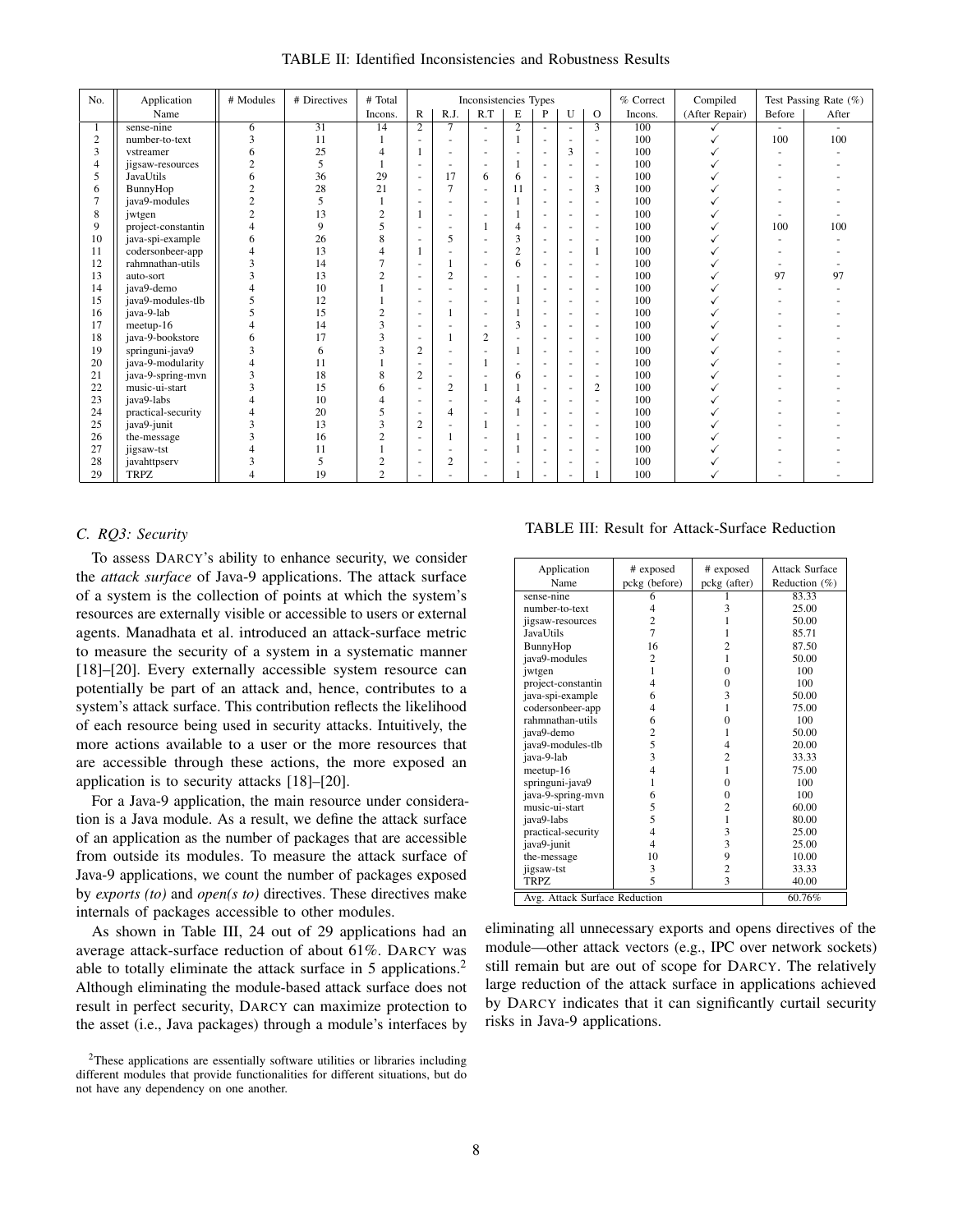#### *D. RQ4: Encapsulation*

To evaluate the ability of DARCY to enhance the encapsulation of Java-9 applications, we leveraged two metrics selected from an extensive investigation by Bouwers et al. [21] about the quantification of encapsulation for implemented software architectures. We selected metrics that involve architectural dependencies and are appropriate for the context of modules in JPMS and Java-9 applications.

The first metric we selected is Ratio of Coupling (RoC) [22], which measures coupling among an application's modules. For Java-9 modules, RoC is the ratio of the *number of existing dependencies among modules* to the *number of all possible dependencies among modules*. Ideally, the value of RoC would be low, meaning that only a small part of all possible dependencies among modules is actually utilized making it less likely that faults, failures, or errors introduced by changes or additions to modules will propagate across modules.

The second metric we selected is a variant of Cumulative Component Dependency (CCD) [23] which is the sum of all outgoing dependencies for a component. For Java-9 modules, outgoing dependencies are *requires* and *uses* dependencies of each module. The specific variant we used is Normalized CCD (NCD), which is the ratio of CCD for each module to the total number of modules. Ideally, the value of CCD, or NCD, is low, indicating lower coupling and better encapsulation.

|  |  | TABLE IV: Results for Encapsulation Improvement |  |
|--|--|-------------------------------------------------|--|
|  |  |                                                 |  |

| Application                       | # Directives    | RoC           | <b>NCD</b> |
|-----------------------------------|-----------------|---------------|------------|
| Name                              | (before)        | % Change      | % Change   |
| sense-nine                        | $\overline{31}$ | 48.00         | 36.00      |
| number-to-text                    | 11              | 10.26         |            |
| vstreamer                         | 25              | 16.00         | 20.00      |
| jigsaw-resources                  | 5               | 20.00         |            |
| JavaUtils                         | 36              | 81.82         | 79.31      |
| BunnyHop                          | 28              | 83.33         | 58.33      |
| java9-modules                     | 5               | 20.00         |            |
| jwtgen                            | 13              | 16.18         | 8.33       |
| project-constantin                | 9               | 57.14         | 20.00      |
| java-spi-example                  | 27              | 30.67         | 26.32      |
| codersonbeer-app                  | 13              | 30.36         | 12.50      |
| rahmnathan-utils                  | 14              | 51.35         | 12.50      |
| auto-sort                         | 13              | 17.65         | 20.00      |
| java9-demo                        | 10              | 10.00         |            |
| java9-modules-tlb                 | 12              | 10.00         |            |
| java-9-lab                        | 15              | 12.28         | 10.00      |
| meetup-16                         | 14              | 21.95         |            |
| java-9-bookstore                  | 17              | 17.78         | 25.00      |
| springuni-java9                   | 6               | 50.59         | 40.00      |
| java-9-modularity                 | 11              | 8.77          | 12.50      |
| java-9-spring-mvn                 | 18              | 45.00         | 16.67      |
| music-ui-start                    | 15              | 40.91         | 30.00      |
| iava9-labs                        | 10              | 40.00         |            |
| practical-security                | 20              | 25.00         | 30.77      |
| java9-junit                       | 13              | 23.08         | 22.22      |
| the-message                       | 16              | 9.09          | 16.67      |
| jigsaw-tst                        | 11              | 8.51          |            |
| javahttpserv                      | 5<br>19         | 42.31<br>8.70 | 40.00      |
| TRPZ                              |                 |               |            |
| Total # of Affected Systems (RoC) | 29              |               |            |
| RoC Reduction Avg.                | 29.54%          |               |            |
| Total # of Affected Systems (NCD) | 20              |               |            |
| NCD Reduction Avg.                | 26.86%          |               |            |

Table IV presents the amount of RoC and NCD change in 29 Java-9 applications with inconsistent dependencies. Across all 29 applications, the amount of RoC is reduced by an average

of 29.5%, and up to 83%. The amount of NCD is also reduced in 20 applications by an average of 26.8%, and up to 79%. These results indicate that DARCY can successfully enhance the encapsulation of Java-9 applications by a significant amount.

## *E. RQ5: Software Bloat*

To answer this research question, we measured the runtime memory needed by each application before and after DARCY's repair phase. Recall the fact that in Java 9, with the JDK being modularized, we are able to create a lightweight custom Java Runtime Environment (JRE), reducing software bloat. More specifically, the size of a custom JRE may be reduced after a repair if the application has inconsistent dependencies of type *requires JDK* (Equation 2 of Section III).

| TABLE V: Results for Software-Bloat Reduction |
|-----------------------------------------------|
|-----------------------------------------------|

| Application           | JRE Size (MB) |         | <b>Runtime Memory</b> |
|-----------------------|---------------|---------|-----------------------|
| Name                  | (before)      | (after) | Reduction $(\%)$      |
| sense-nine            | 19.11         | 15.73   | 17.71                 |
| <b>JavaUtils</b>      | 39.24         | 30.66   | 21.87                 |
| BunnyHop              | 46.23         | 31.15   | 32.61                 |
| java-spi-example      | 41.40         | 15.60   | 62.32                 |
| rahmnathan-utils      | 15.61         | 15.60   | 0.12                  |
| auto-sort             | 30.67         | 30.58   | 0.30                  |
| java-9-lab            | 16.00         | 15.60   | 2.55                  |
| java-9-bookstore      | 16.00         | 15.60   | 2.55                  |
| music-ui-start        | 19.07         | 15.80   | 17.12                 |
| practical-security    | 15.72         | 15.60   | 0.76                  |
| java9-junit           | 17.20         | 15.60   | 9.30                  |
| the-message           | 30.60         | 15.60   | 49.02                 |
| javahttpserv          | 15.70         | 15.60   | 0.64                  |
| Avg. Memory Reduction | 16.99%        |         |                       |

Table V shows reduction of software bloat in terms of runtime memory size of affected applications after removing inconsistent *requires JDK* dependencies. Among our dataset, 15 out of 30 applications have such dependencies. According to the results, the reduction is about 17% in these applications on average, and up to 62%. Such results are particularly substantial for deployment and scalability goals in microservices or IoT devices that contain very little memory.

#### *F. RQ6: Performance*

As described in Section IV, DARCY builds on three tools, Classycle [12], Soot [14], and ANTLR [16]. As a result, to assess DARCY's performance we answer RQ5 in terms of these three underlying tools' execution time.

TABLE VI: Results for Execution Time

| Component                             | Avg. Execution Time (ms) |
|---------------------------------------|--------------------------|
| Class Dependency Analyzer (Classycle) | 7428                     |
| Java Reflection Analysis              | 328                      |
| ServiceLoader Usage Analysis          | 315                      |
| Java Inconsistency Analysis           | 250                      |
| Repair                                | 453                      |
| Total                                 | 8774                     |

Table VI describes the average execution times for DARCY. Results for Classycle are shown separately from results for other components since the execution time is dominated by Classycle. On average, DARCY takes under 9 seconds for any system to execute, which is highly time efficient for both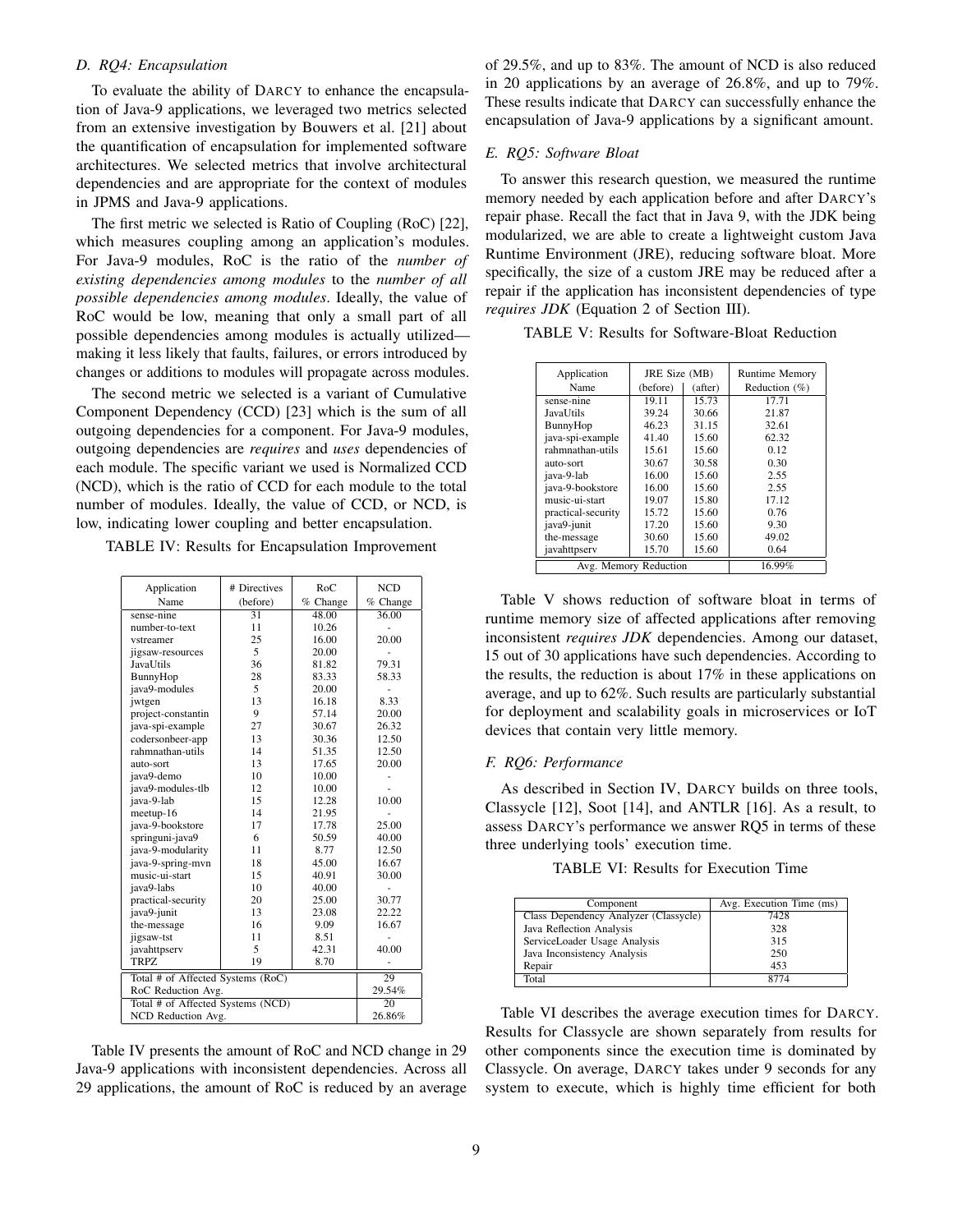detection and repair.

## VI. THREATS TO VALIDITY

In terms of accuracy, the main threat to internal validity is the risk of false positives or negatives of the static analysis tools used in the implementation. False positives or negatives in the results of the static analysis tools may cause DARCY to miss some inconsistencies in the detection phase or report false inconsistencies, which may lead to compilation errors or harming functionality of the application after the repair phase. Since DARCY takes Classycle's results as an input for the Java inconsistency analysis, it inherits all of Classycle's limitations. The accuracy of detecting the inconsistent dependencies is affected by the accuracy of the static analysis tool we use. However, Classycle has been used and in development for over 11 years and leveraged by other state-of-the-art tools for software architecture and antipattern analysis [24]–[30]. A similar threat to internal validity exists for our use of Soot; however, Soot is a widely used [31], [32] and actively maintained framework [33] for conducting static analysis of Java programs. We further manually determine whether every inconsistency identified by DARCY is correct to ensure that any unforeseen issues with underlying static analyses do not compromise DARCY's accuracy.

One of the main threats to external validity is the selection and number of Java applications in the evaluation dataset. To mitigate this threat, we selected open source Java-9 applications from many developers and about a hundred pages of search results on GitHub, one of the largest and most widely used open-source repositories online. Another threat to external validity is whether the types of inconsistencies we identify comprehensively cover those that may exist. To alleviate this threat, we considered the architectural inconsistencies based on all types of module directives defined in Java 9.

DARCY's evaluation on only one programming language, i.e., Java, is another threat to external validity. This threat is alleviated by the fact that Java is one of the most widely used languages in the world [34], [35]. Furthermore, the general idea behind DARCY can be extended to any other languages with modular programming constructs that utilize provides and requires interfaces advocated by software architecture-based development and design [36]–[38].

## VII. RELATED WORK

The most closely related literature to DARCY bridges the gap between software architecture and implementation. There are a variety of different types of strategies to address this issue: focusing only on the descriptive architecture by reverse engineering it; obtaining the descriptive architecture and the prescriptive architecture, followed by checking their conformance; ensuring that early in the software lifecycle that the descriptive and prescriptive architectures conform by providing architectural constructs in code; and approaches that ensure conformance of the descriptive and prescriptive architecture from the beginning and into maintenance.

Many approaches address the architecture-implementation mapping issue by ignoring the prescriptive architecture and

simply trying to obtain the most accurate descriptive architectures possible [28], [29], [39]–[46]. A large number of these approaches rely on some form of software clustering to determine components from implementations [39], [40], [47]–[49].

A series of approaches detect inconsistencies between architecture and implementation by reverse engineering the descriptive architecture from the code and comparing it with the prescriptive architecture [50]–[63]. Murphy et al. introduced the software reflexion method which helps an engineer compare prescriptive and descriptive architectures in a manual manner [50]. A number of these approaches extend the reflexion method with automated architecture recovery techniques [60]–[62].

Other approaches provide implementation-level constructs that represent architectural elements (e.g., customizable programming-language classes representing components) that help ensure architectural conformance from a forwardengineering perspective [2], [64]–[70]. Many of these approaches support various notions of software architectural connectors (i.e., loci of data exchange and communication control) or interfaces, rather than just components (i.e., loci of processing or data storage).

Certain approaches achieve architecture-implementation mapping from both a forward-engineering (e.g., code generation) and reverse-engineering perspective, i.e., round-trip engineering [71]–[73]. 1.x-way mapping [71] allows manual changes to be initiated in the architecture and a separated portion of the code, with architecture-prescribed code updated solely through code generation. 1.x-line mapping [72] extends 1.xway mapping to product-line development. Song et al. [73] introduce a runtime approach for architecture-implementation mapping from a roundtrip-engineering perspective.

DARCY is the first approach that supports architecturalimplementation conformance checking in a mainstream programming language using architectural constructs built directly into the programming language by its creators. Furthermore, our approach includes repair of non-conforming architectures, rather than just determining inconsistencies. DARCY is the only approach for architecture-implementation mapping that focuses on software bloat and attack-surface reduction.

## VIII. CONCLUSION

This paper formally defines 8 types of architectural inconsistencies in Java-9 applications and introduces DARCY, an approach for automatic detection and repair of these types of inconsistencies. DARCY leverages custom static analysis, stateof-the art static analysis tools, and a custom parser generator in its implementation to effectively detect and robustly repair architectural inconsistencies. The results of our evaluation indicates a pervasive existence of architectural inconsistencies among open source Java-9 applications. According to our experiment, DARCY's automatic repair results in a significant reduction of the attack surface, enhancement of encapsulation, and reduction of memory usage for Java-9 applications. In the future, we aim to expand DARCY to other programming languages and improve it to (1) provide architectural visualization and (2) be used as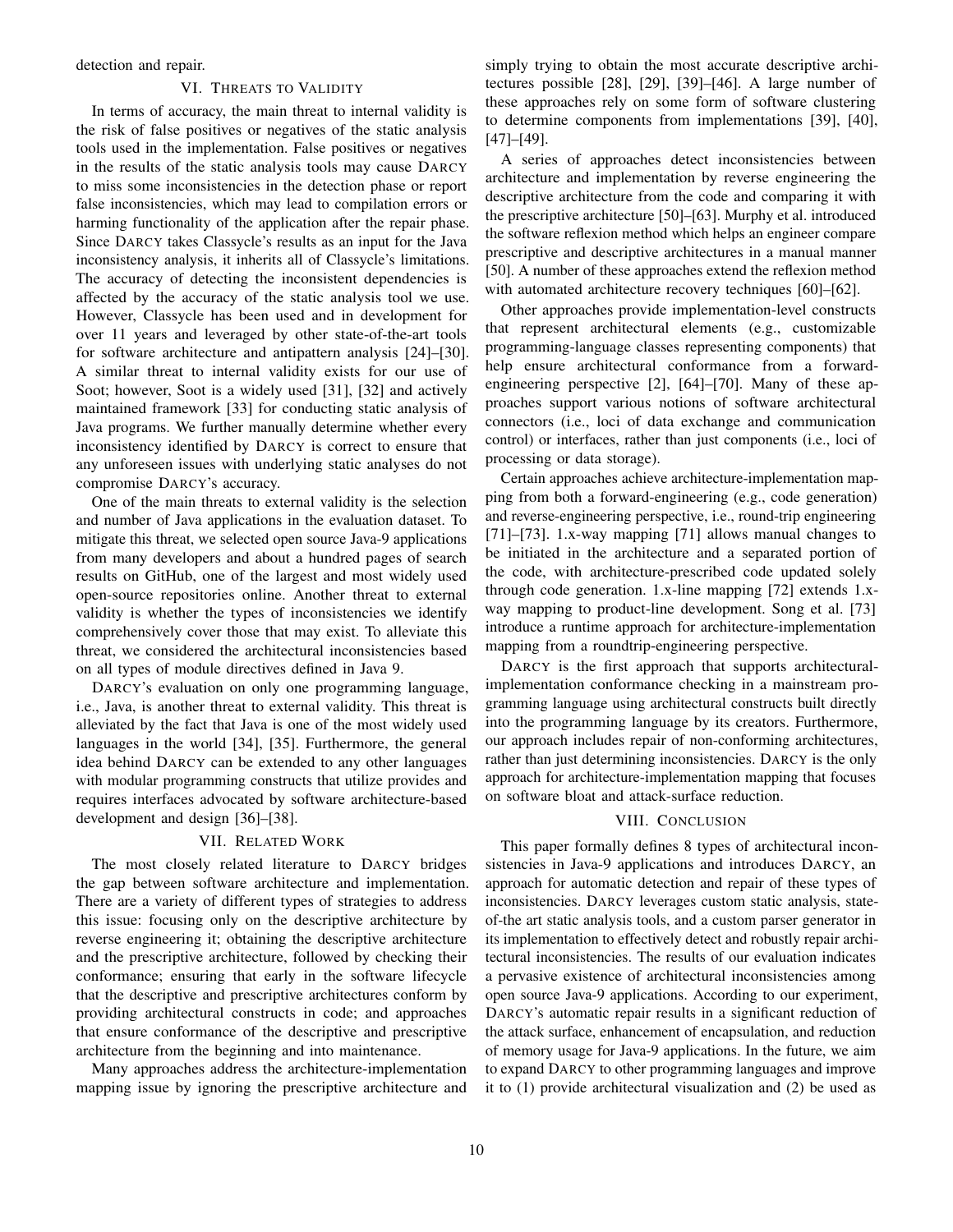a plug-in for Java Integrated Development Environments (IDE) which helps developers avoid architectural inconsistencies when developing Java applications.

#### **REFERENCES**

- [1] R. Taylor, N. Medvidovic, and D. E.M., *Software Architecture: Foundations, Theory, and Practice*. John Wiley & Sons, 2009.
- [2] J. Aldrich, C. Chambers, and D. Notkin, "Archjava: Connecting software architecture to implementation," in *Proceedings of the 24th International Conference on Software Engineering*, ser. ICSE '02. New York, NY, USA: ACM, 2002, pp. 187–197. [Online]. Available: http://doi.acm.org/10.1145/581339.581365
- [3] R. N. Taylor, N. Medvidovic, K. M. Anderson, E. J. Whitehead, Jr., and J. E. Robbins, "A component- and message-based architectural style for gui software," in *Proceedings of the 17th International Conference on Software Engineering*, ser. ICSE '95. New York, NY, USA: ACM, 1995, pp. 295–304. [Online]. Available: http: //doi.acm.org/10.1145/225014.225042
- [4] "Project Jigsaw," http://openjdk.java.net/projects/jigsaw/, 2017.
- [5] "Darcy web page [In accordance with the double-blind policy]," https: //sites.google.com/view/darcy-project/home, 2018.
- [6] K. Sharan, "The module system," in *Java 9 Revealed*. Springer, 2017, pp. 7–30.
- [7] M. Reinhold, "JSR 376: Java Platform Module System," Technical report, Oracle Corporation. http://cr.openjdk.java.net/ mr/jigsaw/spec/, Tech. Rep., 2014.
- [8] P. Deitel, "Understanding Java 9 Modules," https://www.oracle.com/ corporate/features/understanding-java-9-modules.html, 2017.
- [9] P. J. Deitel and H. M. Deitel, *Java 9 for Programmers*. Prentice Hall, 2017.
- [10] J. Gosling, B. Joy, G. Steele, G. Bracha, A. Buckley, and D. Smith, "The Java Language Specification Java SE 9 Edition," Technical report, Oracle Corporation. https:https://docs.oracle.com/javase/specs/jls/se9/html/index.html, Tech. Rep., 2017.
- [11] "Oracle Corporation. API specification for the Java Platform, Standard Edition: Class ServiceLoader," https://docs.oracle.com/javase/7/docs/api/ java/util/ServiceLoader.html.
- [12] F.-J. Elmer, "Classycle: Analysing Tools for Java Class and Package Dependencies," *How Classycle works*, 2012.
- [13] J. Garcia, M. Hammad, and S. Malek, "Lightweight, obfuscationresilient detection and family identification of android malware," *ACM Transactions on Software Engineering and Methodology (TOSEM)*, vol. 26, no. 3, p. 11, 2018.
- [14] R. Vallée-Rai, P. Co, E. Gagnon, L. Hendren, P. Lam, and V. Sundaresan, "Soot: A Java bytecode optimization framework," in *CASCON First Decade High Impact Papers*. IBM Corp., 2010, pp. 214–224.
- [15] "ServiceLoader (Java SE 9 & JDK 9)," https://docs.oracle.com/javase/9/ docs/api/java/util/ServiceLoader.html, 2018.
- [16] "ANTLR," http://www.antlr.org, 2018.
- [17] "GitHub," https://github.com, 2018.
- [18] P. Manadhata and J. M. Wing, "Measuring a system's attack surface," CARNEGIE-MELLON UNIV PITTSBURGH PA SCHOOL OF COM-PUTER SCIENCE, Tech. Rep., 2004.
- [19] P. K. Manadhata, K. M. Tan, R. A. Maxion, and J. M. Wing, "An approach to measuring a system's attack surface," CARNEGIE-MELLON UNIV PITTSBURGH PA SCHOOL OF COMPUTER SCIENCE, Tech. Rep., 2007.
- [20] P. K. Manadhata and J. M. Wing, "An attack surface metric," *IEEE Transactions on Software Engineering*, no. 3, pp. 371–386, 2010.
- [21] E. Bouwers, A. van Deursen, and J. Visser, "Quantifying the encapsulation of implemented software architectures," in *Software Maintenance and Evolution (ICSME), 2014 IEEE International Conference on*. IEEE, 2014, pp. 211–220.
- [22] L. C. Briand, S. Morasca, and V. R. Basili, "Measuring and assessing maintainability at the end of high level design," in *Software Maintenance, 1993. CSM-93, Proceedings., Conference on*. IEEE, 1993, pp. 88–87.
- [23] J. Lakos, "Large-scale c++ software design," *Reading, MA*, vol. 173, pp. 217–271, 1996.
- [24] M. R. Shaheen and L. du Bousquet, "Quantitative analysis of testability antipatterns on open source java applications," *QAOOSE 2008- Proceedings*, p. 21, 2008.
- [25] R. Yokomori, N. Yoshida, M. Noro, and K. Inoue, "Extensions of component rank model by taking into account for clone relations," in *Software Analysis, Evolution, and Reengineering (SANER), 2016 IEEE 23rd International Conference on*, vol. 3. IEEE, 2016, pp. 30–36.
- [26] E. Constantinou, G. Kakarontzas, and I. Stamelos, "Towards open source software system architecture recovery using design metrics," in *2011 15th Panhellenic Conference on Informatics*, Sept 2011, pp. 166–170.
- [27] D. M. Le, P. Behnamghader, J. Garcia, D. Link, A. Shahbazian, and N. Medvidovic, "An empirical study of architectural change in opensource software systems," in *Mining Software Repositories (MSR), 2015 IEEE/ACM 12th Working Conference on*. IEEE, 2015, pp. 235–245.
- [28] J. Garcia, I. Ivkovic, and N. Medvidovic, "A comparative analysis of software architecture recovery techniques," in *Proceedings of the 28th IEEE/ACM International Conference on Automated Software Engineering*. IEEE Press, 2013, pp. 486–496.
- [29] T. Lutellier, D. Chollak, J. Garcia, L. Tan, D. Rayside, N. Medvidović, and R. Kroeger, "Comparing software architecture recovery techniques using accurate dependencies," in *Proceedings of the 37th International Conference on Software Engineering-Volume 2*. IEEE Press, 2015, pp. 69–78.
- [30] E. Constantinou, G. Kakarontzas, and I. Stamelos, "Open source software: How can design metrics facilitate architecture recovery?" *arXiv preprint arXiv:1110.1992*, 2011.
- [31] L. Hendren, "Uses of the Soot Framework," http://www.sable.mcgill.ca/ ∼hendren/sootusers/, 2018.
- [32] P. Lam, E. Bodden, O. Lhoták, and L. Hendren, "The soot framework for java program analysis: a retrospective," in *Cetus Users and Compiler Infastructure Workshop (CETUS 2011)*, vol. 15, 2011, p. 35.
- [33] "Soot GitHub Issue," https://github.com/Sable/soot/issues, 2018.
- [34] "TIOBE Index for August 2018," https://www.tiobe.com/tiobe-index/, 2018.
- [35] "The State of the Octoverse 2017," https://octoverse.github.com/, 2018.
- [36] R. van Ommering, F. van der Linden, J. Kramer, and J. Magee, "The koala component model for consumer electronics software," *Computer*, vol. 33, no. 3, pp. 78–85, March 2000.
- [37] N. Medvidovic and R. N. Taylor, "A classification and comparison framework for software architecture description languages," *IEEE Transactions on Software Engineering*, vol. 26, no. 1, pp. 70–93, Jan 2000.
- [38] K. Lau and Z. Wang, "Software component models," *IEEE Transactions on Software Engineering*, vol. 33, no. 10, pp. 709–724, Oct 2007.
- [39] S. Ducasse and D. Pollet, "Software architecture reconstruction: A process-oriented taxonomy," *IEEE Transactions on Software Engineering*, vol. 35, no. 4, pp. 573–591, 2009.
- [40] R. Koschke, "Architecture reconstruction," in *Software Engineering*. Springer, 2006, pp. 140–173.
- [41] I. Ivkovic and M. Godfrey, "Enhancing domain-specific software architecture recovery," in *Program Comprehension, 2003. 11th IEEE International Workshop on*. IEEE, 2003, pp. 266–273.
- [42] M. W. Godfrey and E. H. Lee, "Secrets from the monster: Extracting mozillas software architecture," in *Proceedings of Second Symposium on Constructing Software Engineering Tools (CoSET00)*. Citeseer, 2000.
- [43] M. Mirakhorli, Y. Shin, J. Cleland-Huang, and M. Cinar, "A tactic-centric approach for automating traceability of quality concerns," in *Software Engineering (ICSE), 2012 34th International Conference on*. IEEE, 2012, pp. 639–649.
- [44] A. Shahbazian, Y. K. Lee, D. Le, Y. Brun, and N. Medvidovic, "Recovering architectural design decisions," in *2018 IEEE International Conference on Software Architecture (ICSA)*. IEEE, 2018.
- [45] E. Constantinou, G. Kakarontzas, and I. Stamelos, "An automated approach for noise identification to assist software architecture recovery techniques," *Journal of Systems and Software*, vol. 107, pp. 142–157, 2015.
- [46] D. Qiu, Q. Zhang, and S. Fang, "Reconstructing software high-level architecture by clustering weighted directed class graph," *International Journal of Software Engineering and Knowledge Engineering*, vol. 25, no. 04, pp. 701–726, 2015.
- [47] M. Shtern and V. Tzerpos, "Clustering Methodologies for Software Engineering," *Adv. Soft. Eng.*, vol. 2012, pp. 1:1–1:1, Jan. 2012. [Online]. Available: http://dx.doi.org/10.1155/2012/792024
- [48] O. Maqbool and H. Babri, "Hierarchical clustering for software architecture recovery," *IEEE Transactions on Software Engineering*, vol. 33, no. 11, 2007.